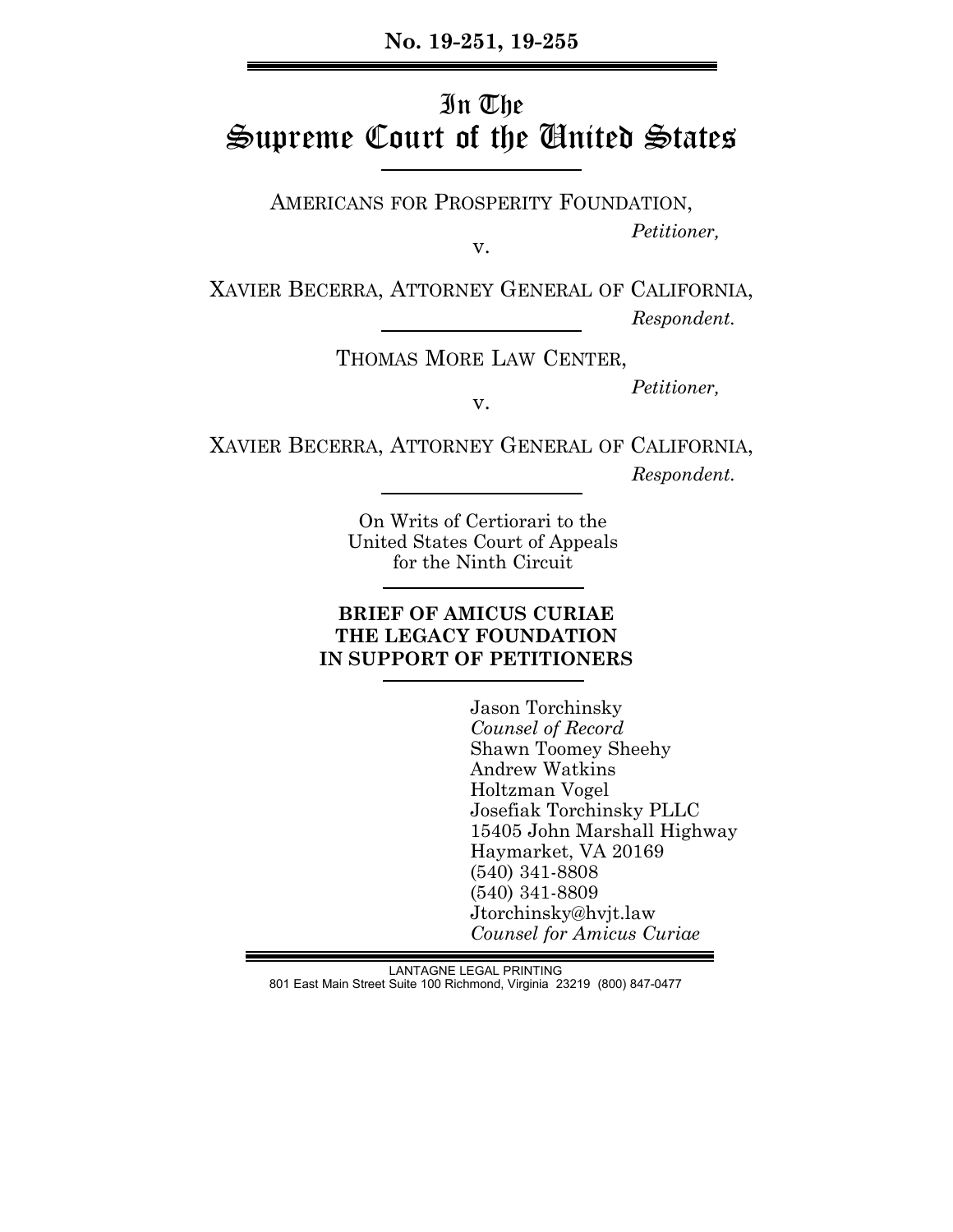# **TABLE OF CONTENTS**

|     | STATEMENT OF INTEREST OF AMICUS                                                                                                                |
|-----|------------------------------------------------------------------------------------------------------------------------------------------------|
|     | SUMMARY OF THE ARGUMENT AND                                                                                                                    |
|     |                                                                                                                                                |
| Ι.  | During The Founding Era, Political<br>Advocacy That Did Not Disclose The                                                                       |
| II. | The Pendulum Swings Towards<br>Disclosure, Back To Privacy, and To                                                                             |
|     | А.<br>At The Beginning Of The<br>Twentieth Century, Congress<br><b>Enacted Disclosure Statutes</b>                                             |
|     | В.<br>Beginning In The McCarthy<br>Era, This Court Recognized<br>That Disclosure Infringes<br>Rights That The First<br>Amendment Guarantees 11 |
| Ш.  | The Origins and Bases Of Exacting                                                                                                              |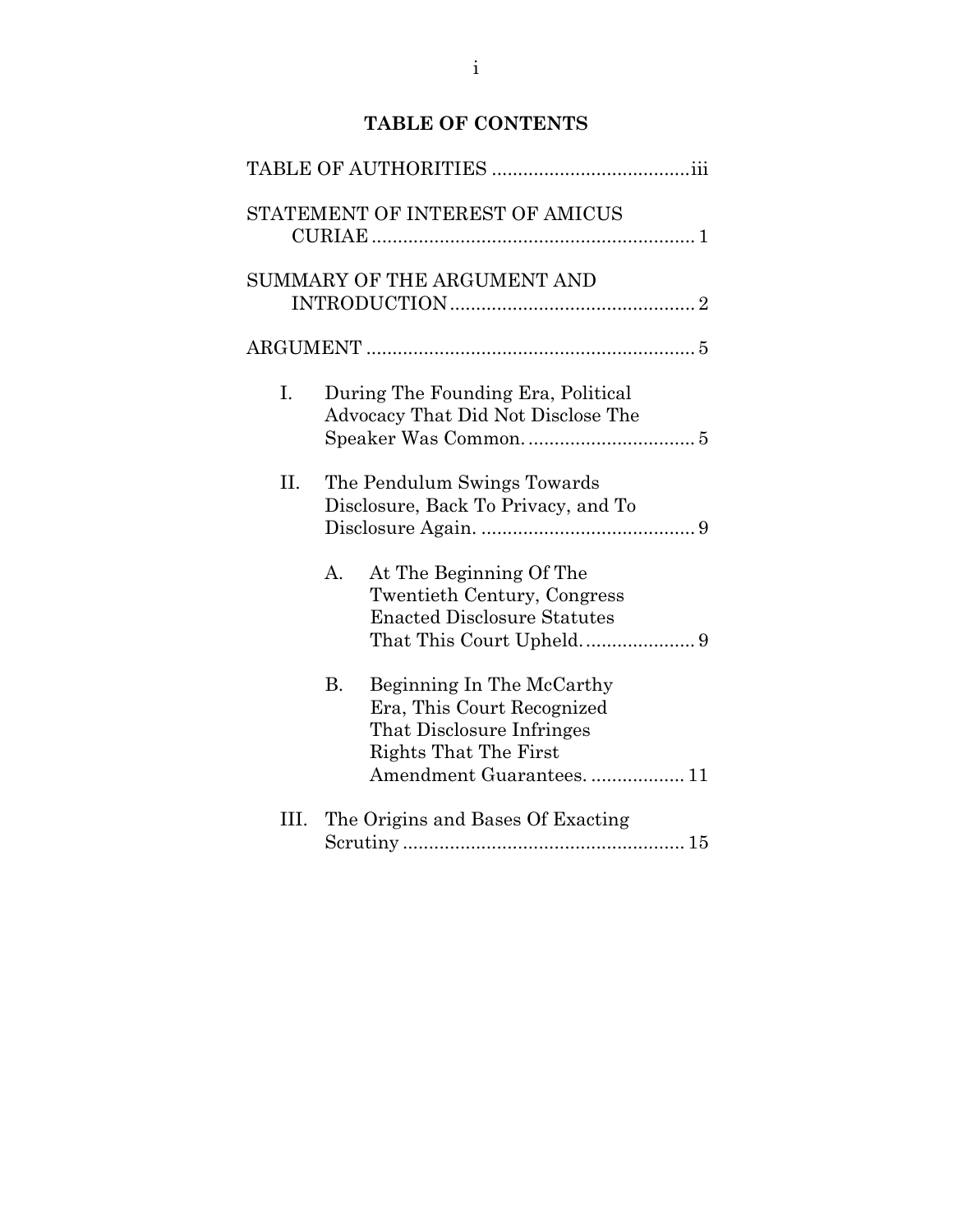| $\mathsf{A}$ . | Lower Courts Infused Exacting<br>Scrutiny With A Balancing                                                      |
|----------------|-----------------------------------------------------------------------------------------------------------------|
| В.             | Lower Courts Purporting To<br>Apply Exacting Scrutiny Are In<br><b>Fact Applying Rational Basis</b>             |
|                | IV. The Risks Of Disclosure In The Age<br>Of The Internet Require Courts To<br>Review Disclosure Statutes Under |
| A.             | States That Promise To Keep<br>Donor Information Confidential                                                   |
| В.             | The Internet Has Exacerbated                                                                                    |
|                |                                                                                                                 |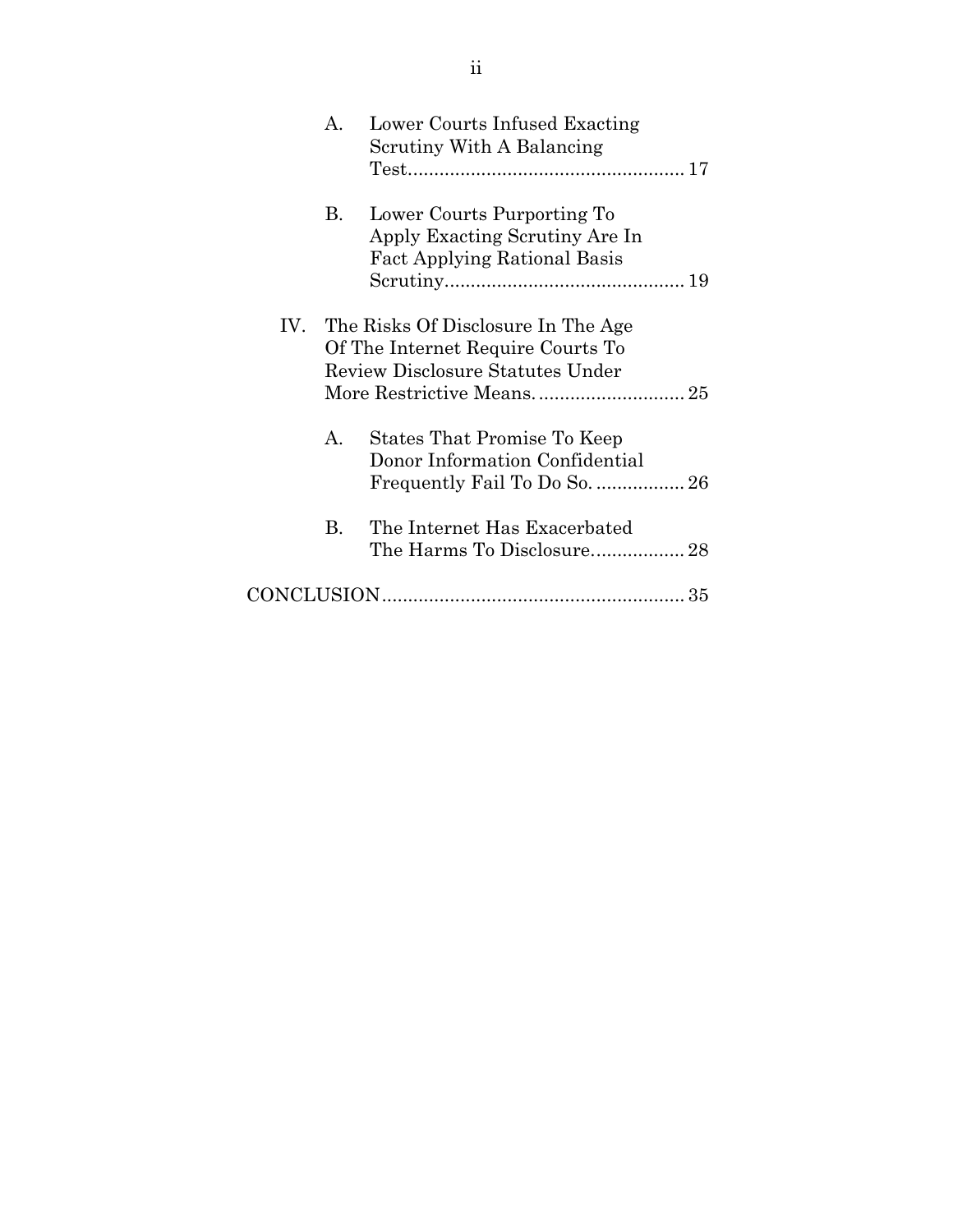# **TABLE OF AUTHORITIES**

## **CASES**

| Ams. For Prosperity Found. v. Becerra, 919                                              |
|-----------------------------------------------------------------------------------------|
| Bates v. City of Little Rock, 361 U.S. 516                                              |
|                                                                                         |
| Burroughs v. United States, 290 U.S. 534                                                |
| Citizens United v. FEC, 558 U.S. 310<br>(Thomas, J., dissenting)  28, 29, 30            |
| Citizens United v. Schneiderman, 882 F.3d                                               |
| Ctr. for Competitive Politics v. Harris, 784                                            |
| Del. Strong Families v. Biden, 34 F. Supp. 3d<br>381 (D. Del. 2014), rev'd and remanded |
| Del. Strong Families v. Denn, 136 S. Ct. 2376                                           |
| $FEC$ v. Wis. Right to Life, Inc., 551 U.S. 449                                         |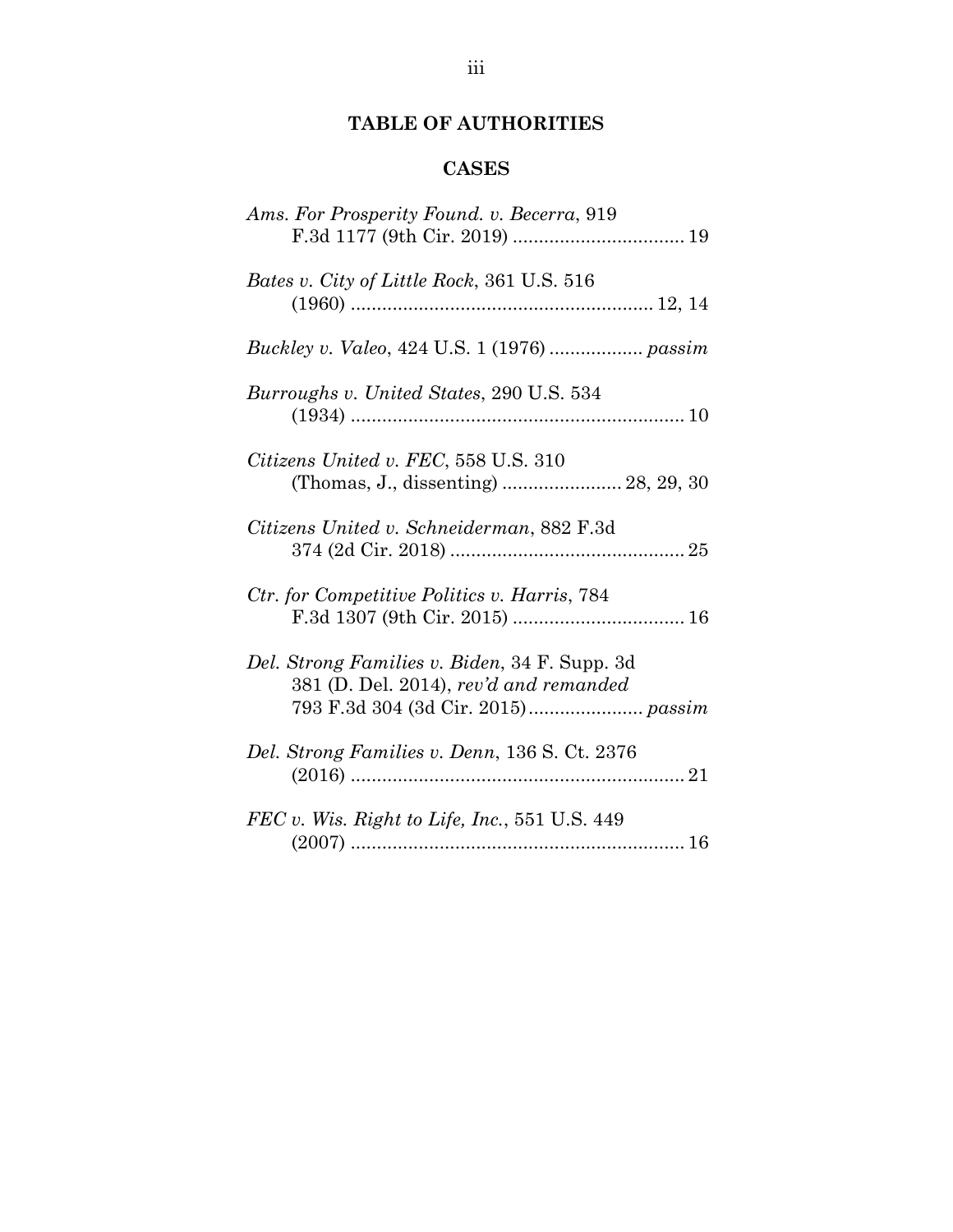| Family PAC v. McKenna, 685 F.3d 800 (9th                                                    |
|---------------------------------------------------------------------------------------------|
| Gibson v. Fla. Legislative Investigation<br>Comm., 372 U.S. 539 (1963) 12, 14               |
| Jerome B. Grubart v. Great Lakes Dredge &                                                   |
| Lewis Pub. Co. v. Morgan, 229 U.S. 288 (1913) 9, 10                                         |
| <i>Majors v. Abell</i> , 361 F.3d 349 (7th Cir. 2004)  33                                   |
| McCutcheon v. FEC, 572 U.S. 185 (2014)  3, 16, 24                                           |
| McIntyre v. Ohio Elections Comm'n, 514 U.S.                                                 |
| Minn. Citizens Concerned for Life, Inc. v.<br>Swanson, 692 F.3d 864 (8th Cir. 2012)  17, 18 |
| NAACP v. Ala. ex rel. Patterson, 357 U.S. 449                                               |
| Nat'l Org. for Marriage v. McKee, 649 F.3d 34                                               |
| New York ex rel. Bryant v. Zimmerman, 278                                                   |
| Reed v. Town of Gilbert, 576 U.S. 155 (2015)  17, 24                                        |
| Riley v. Nat'l Fed'n of Blind, 487 U.S. 781                                                 |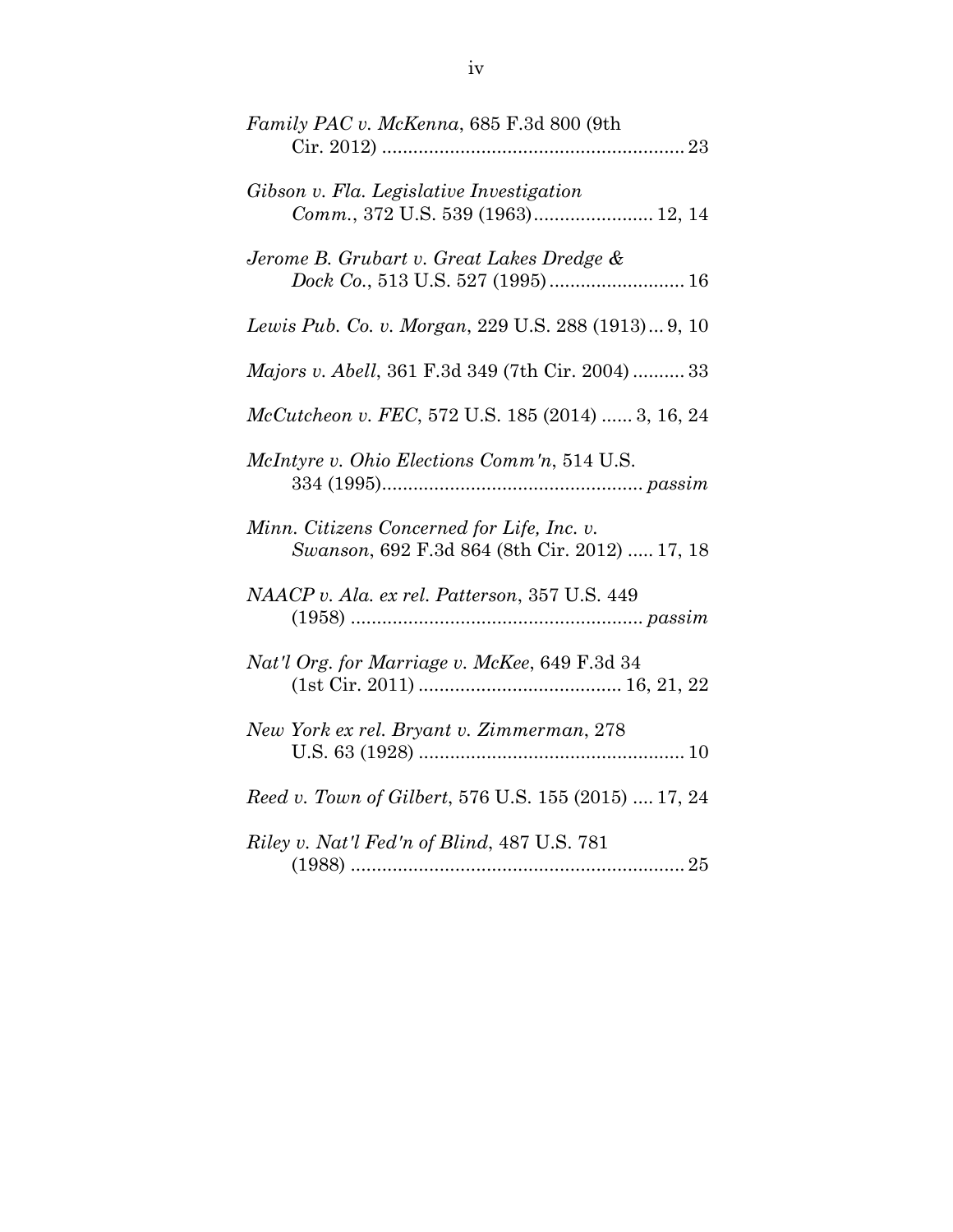| <i>Shelton v. Tucker</i> , 364 U.S. 479 (1960) <i>passim</i> |
|--------------------------------------------------------------|
| Talley v. California, 362 U.S. 60 (1960) 7, 8, 12, 14        |
| <i>Thomas v. Collins, 323 U.S. 516 (1945)  11, 13, 24</i>    |
| United States v. Rumely,                                     |
| Van Hollen v. FEC, 811 F.3d 486                              |
|                                                              |
| <i>Virginia v. Hicks</i> , 539 U.S. 113 (2003)  13, 23       |
| Vt. Right to Life Comm., Inc. v. Sorrell, 758                |
| Ward v. Rock Against Racism, 491 U.S. 781                    |
| Watkins v. United States, 354 U.S. 178 (1957)11, 13, 32      |
| Williamson v. Lee Optical of Okla., Inc., 348                |
| Worley v. Cruz-Bustillo, 717 F.3d 1238 (11th                 |
|                                                              |

# **STATUTES**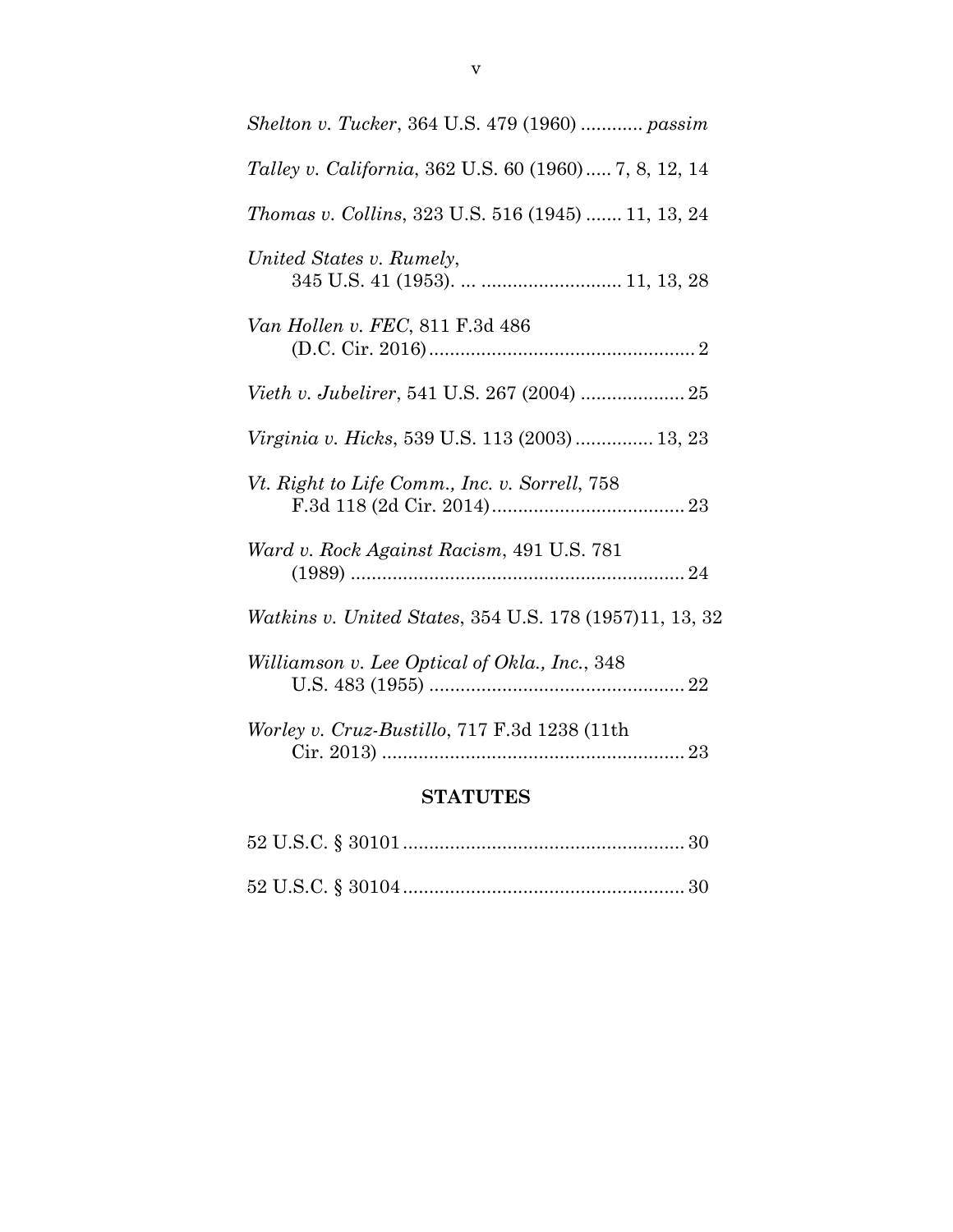# **OTHER AUTHORITIES**

| A Note on Certain of Hamilton's Pseudonyms,                |
|------------------------------------------------------------|
|                                                            |
| An Investigation of Allegations of Politicized             |
| Hiring by Monica Goodling and Other                        |
| Staff in the Office of the Attorney General                |
|                                                            |
| Bradley A. Smith, <i>In Defense of Political</i>           |
| <i>Anonymity, City Journal</i> (Winter 2010) <i>passim</i> |
| Bradley A. Smith, <i>Doxing Trump Donors Is</i>            |
| Just The Beginning National Review,                        |
|                                                            |
| David Martin Davies, By Not Boycotting Bill                |
| Miller BBQ, Bexar County Democrats                         |
| Earn Judge Wolff's Praise, Texas Public                    |
|                                                            |
| David M. Primo, Full Disclosure: How                       |
| Campaign Finance Disclosure Laws Fail                      |
| To Inform Voters and Stifle Public                         |
|                                                            |
| Jason Torchinsky and Ezra Reese, State                     |
| Legislative "Responses" To Citizens                        |
| United: Five Years Later, 66 Syracuse L.                   |
|                                                            |
| Joaquin Castro (@Castro4Congress), Twitter                 |
|                                                            |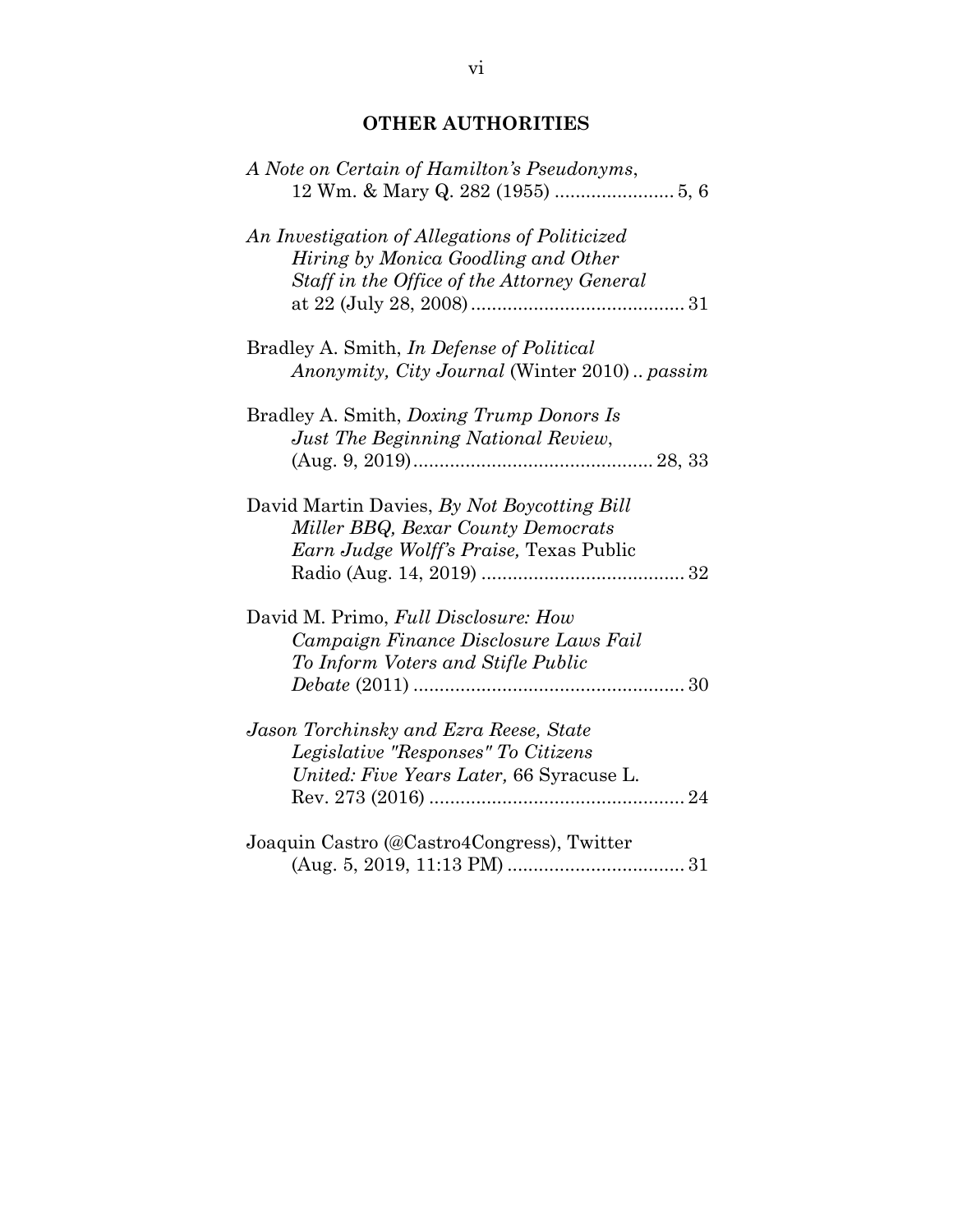| Kate Rogers and Annie Karni, Trump's                 |
|------------------------------------------------------|
| Opponents Want to Name His Big                       |
| Donors. His Supporters Say Its                       |
| <i>Harassment, N.Y. Times (Aug. 8, 2019)  32, 33</i> |
| Kimberley A. Strassel, The K Street Project,         |
| <i>Part Blue,</i> Wall Street Journal (July 25,      |
|                                                      |
| Maura Barrett and Ben Kamisar, Joaquin               |
| Castro Defends Tweets Naming San                     |
| Antonio Trump Donors, NBC News (Aug.                 |
|                                                      |
| R. George Wright, A Hard Look at Exacting            |
| <i>Scrutiny</i> , 85 UMKC L. Rev. 207(2016)  23, 24  |
| Renae Merle, Mulvaney Discloses 'Hierarchy'          |
| For Meeting Lobbyists, Saying Some                   |
| Would Be Seen Only If They Paid,                     |
|                                                      |
| The Constitutional Right to Anonymity: Free          |
| <i>Speech, Disclosure and the Devil, 70 Yale</i>     |
|                                                      |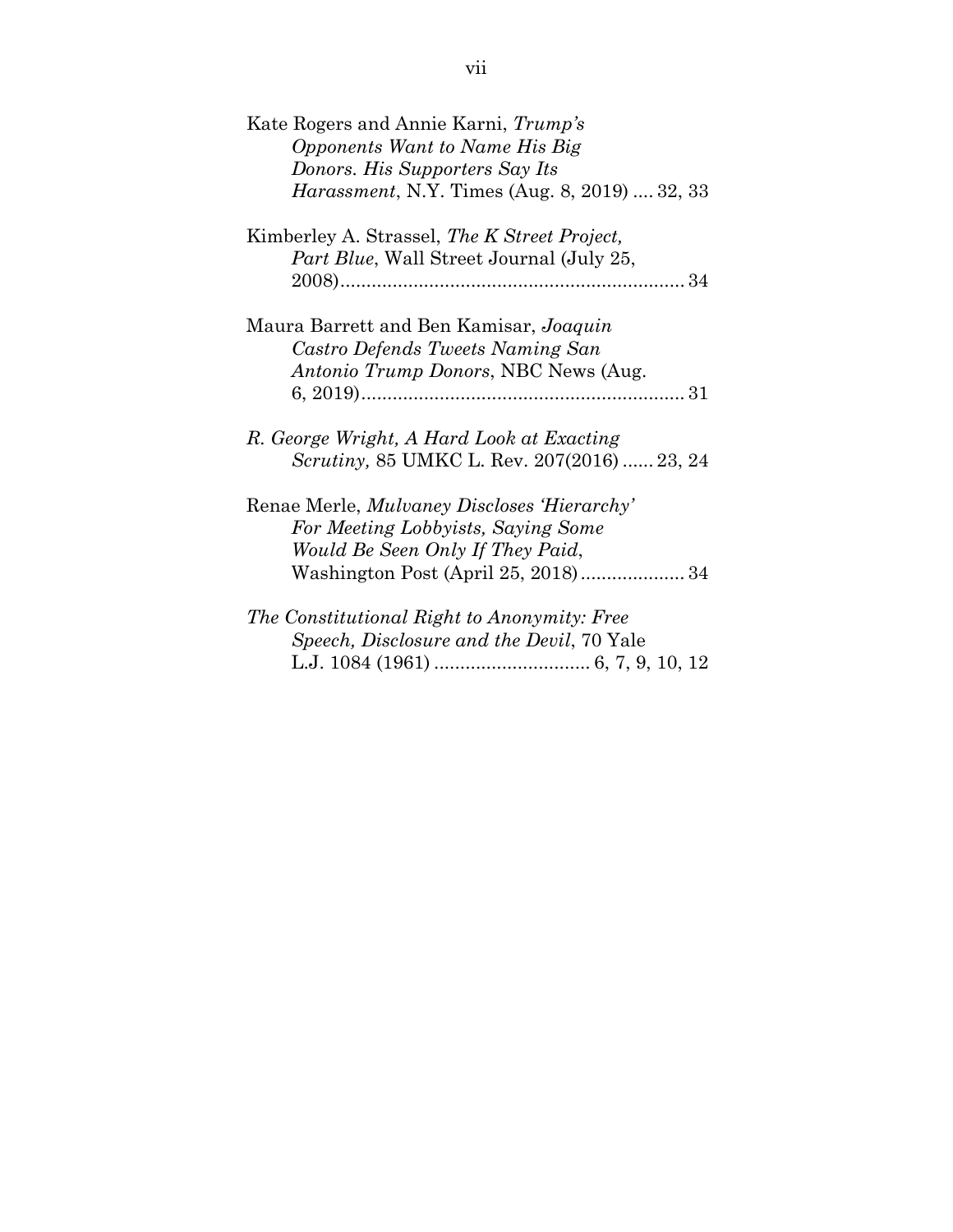#### **STATEMENT OF INTEREST OF AMICUS CURIAE**

The Legacy Foundation is a not-for-profit corporation based in Sioux City, Iowa, and organized under 501(c)(3) of the Internal Revenue Code. The Legacy Foundation's President and Executive Director is Christopher Rants, who served the people of Iowa as the Speaker of the Iowa House of Representatives. The Legacy Foundation educates the public about concepts that advance individual liberty, free enterprise, limited and accountable government, civil rights policy, and voting rights. It accomplishes this goal, in part, through engaging in independent, nonpartisan research on public policy matters and initiatives. The Legacy Foundation also accomplishes its goal through educational communications that focus on issues important to the Legacy Foundation.1

<sup>1</sup>Pursuant to this Court's Rule 37.6, counsel for *amicus curiae* certifies that this brief was not authored in whole or in part by counsel for any party and that no person or entity other than *amicus curiae*, its members, or its counsel has made a monetary contribution to the preparation or submission of this brief. The parties have consented to the filing of this brief.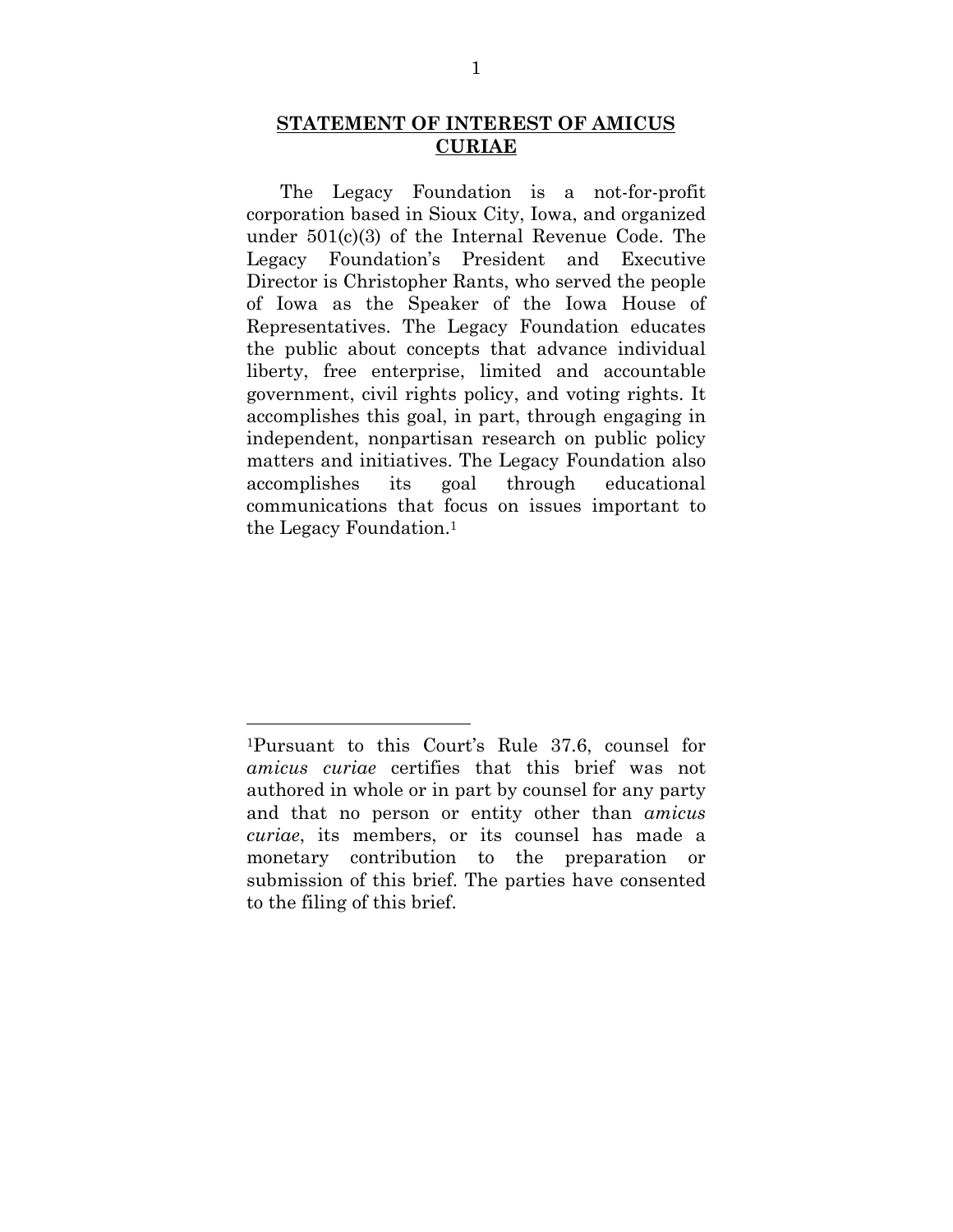#### **SUMMARY OF THE ARGUMENT AND INTRODUCTION**

Amicus curiae, The Legacy Foundation, agrees with the Petitioners, Americans for Prosperity Foundation ("AFPF") and the Thomas More Law Center ("TMLC"), that state action compelling nonprofits organized under  $501(c)(3)$  of the Internal Revenue Code to disclose their donors must survive strict scrutiny. AFPF Br. 27-30; TMLC Br. 26. By contrast, state action compelling candidates, party committees, and political committees to disclose their contributors must survive exacting scrutiny. AFPF Br. 29; TMLC Br. 29. Amicus curiae urges this Court to hold that state action compelling  $501(c)(3)$ organizations to disclose their donors must survive strict scrutiny.

If, however, this Court holds that exacting scrutiny applies to compelled disclosure of donors to 501(c)(3) organizations, this Court should hold that exacting scrutiny is a "strict test." *Buckley v. Valeo*, 424 U.S. 1, 66 (1976). A strict form of exacting scrutiny is needed because disclosure and free speech "exist in unmistakable tension." *Van Hollen v. FEC*, 811 F.3d 486, 488 (D.C. Cir. 2016). Although "[d]isclosure chills speech[,] … [s]peech without disclosure risks corruption." *Id*. With courts subjecting "robust" disclosure statutes to balancing tests and essentially rational basis scrutiny, disclosure and speech are "on an ineluctable collision course." *Id*. And these two values have collided in this case.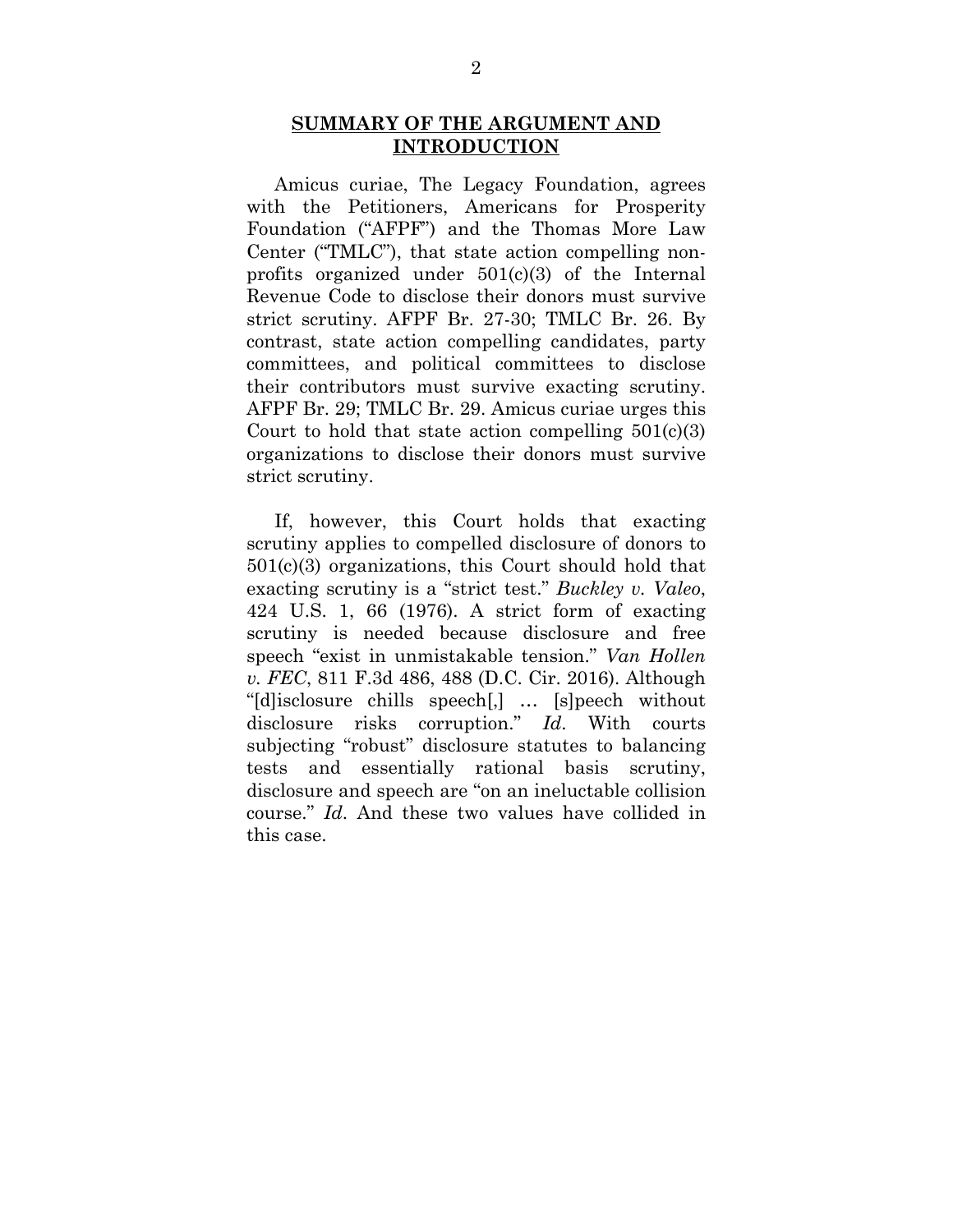To guarantee associational rights under a strict view of exacting scrutiny, this Court should require an analysis of the fit—the substantial relation between the state's asserted interest in compelled disclosure and, for example, the monetary threshold which the legislature chose to trigger disclosure. *See Buckley*, 424 U.S. at 64. This analysis should also include whether the threshold unnecessarily abridges First Amendment freedoms or, stated differently, whether the threshold is attenuated from the interest. *See McCutcheon v. FEC*, 572 U.S. 185, 199 (2014); *Shelton v. Tucker*, 364 U.S. 479, 488 (1960).

As discussed below, if this Court does not choose to apply strict scrutiny and instead applies exacting scrutiny, this stricter formulation of exacting scrutiny is appropriate.

*First*, a stricter formulation more closely aligns with the Framers' respect for undisclosed speech. Withholding the speaker's identity was common during the Founding Era. Attempts to compel disclosure were met with "just Alarm."

*Second*, a stricter formulation comports with how this Court has historically reviewed disclosure statutes. Beginning in the early 20th century, this Court has upheld disclosure statutes only as conditions to federal subsidies, or to certain defined political groups, or to secret organizations that use secrecy to intimidate or cause physical harm to others. Later, during the McCarthy Era and Civil Rights Era, the pendulum swung back towards protecting privacy in one's associations and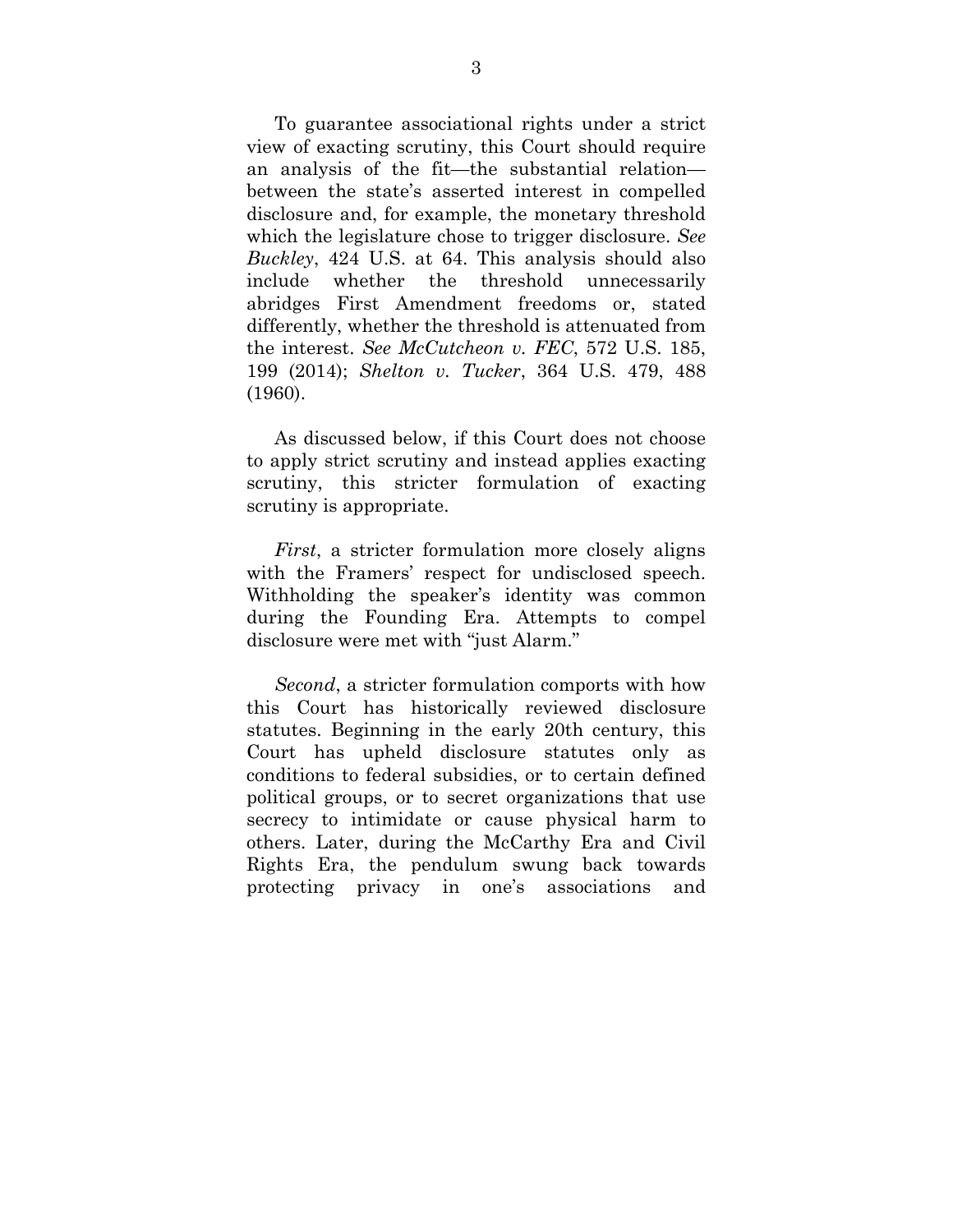recognizing the harm disclosure can cause to both speakers and society. To successfully compel disclosure, the government must introduce a compelling interest and use narrowly tailored means.

*Third*, a stricter formulation would comport with what *Buckley* articulated as "exacting scrutiny" being the "closest scrutiny." Unfortunately, lower courts have applied exacting scrutiny using balancing tests and analysis more akin to rationale basis scrutiny. A stricter formulation will provide lower courts with clearer guidance and will provide speakers with better predictability in assessing whether their associational privacy rights are harmed.

*Fourth*, a stricter formulation will better protect associational privacy, especially in the age of the Internet. Disclosure reports provide name, address, and employer information instantly to anyone with internet access. Government agencies have too often failed to provide adequate protection of confidential documents on their computers. Consequently, confidential data—even social security numbers have been hacked or inadvertently disclosed. A stricter formulation of exacting scrutiny will ensure that governments only obtain information that will not unnecessarily abridge First Amendment interests.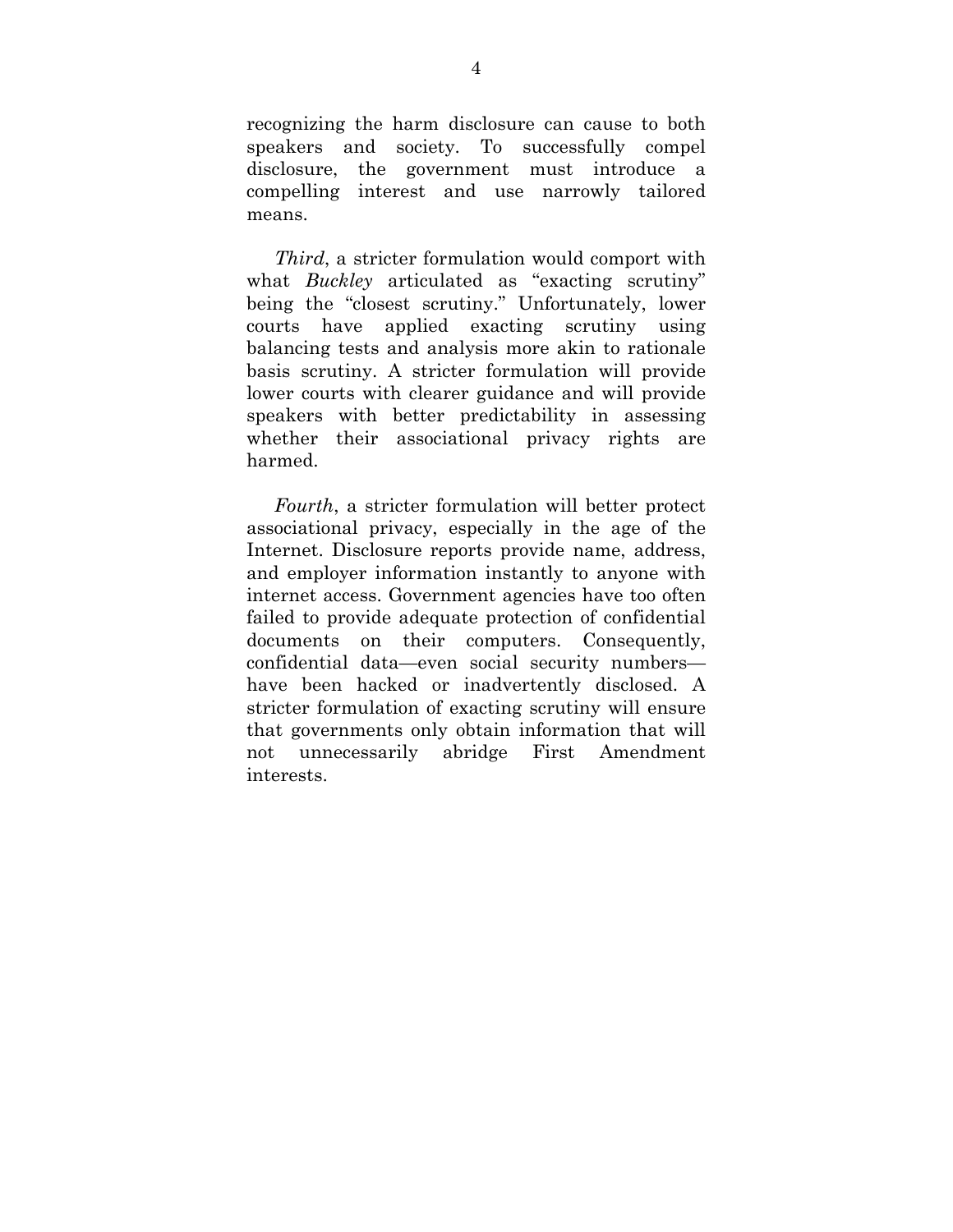#### **ARGUMENT**

#### **I. During The Founding Era, Political Advocacy That Did Not Disclose The Speaker Was Common.**

In interpreting the First Amendment to the U.S. Constitution, this Court ascertains its meaning by looking "on the words of the constitution [and] the meaning and intention of the convention which framed and proposed it for adoption and ratification to the conventions … in the several states." *McIntyre v. Ohio Elections Comm'n*, 514 U.S. 334, 359 (1995) (Thomas, J., concurring) (alteration in original) (citation omitted). Important to ascertaining the meaning of the words is the contemporaneous understanding of the Framers as to what the First Amendment guarantees. *Id*. This includes the "practices and beliefs held by the Founders concerning anonymous" political speech. *Id*. at 360.

In the late 18th century, the common practice with written speech, whether in books, letters, pamphlets, or periodicals, was that the author signed the work with a pseudonym or left the work unsigned. *See A Note on Certain of Hamilton's Pseudonyms*, 12 Wm. & Mary Q. 282 (1955). For example, Thomas Paine's *Common Sense* was published unsigned, and he used the penname Common Sense "like a modern trade-mark for the rest of his life." *Id*. Alexander Hamilton too, the "most prolific pamphleteer among the leading statesmen of the young republic[,] … almost always wrote under nom de plumes." *Id*. at 283. Hamilton chose his pennames carefully "to match the thrust of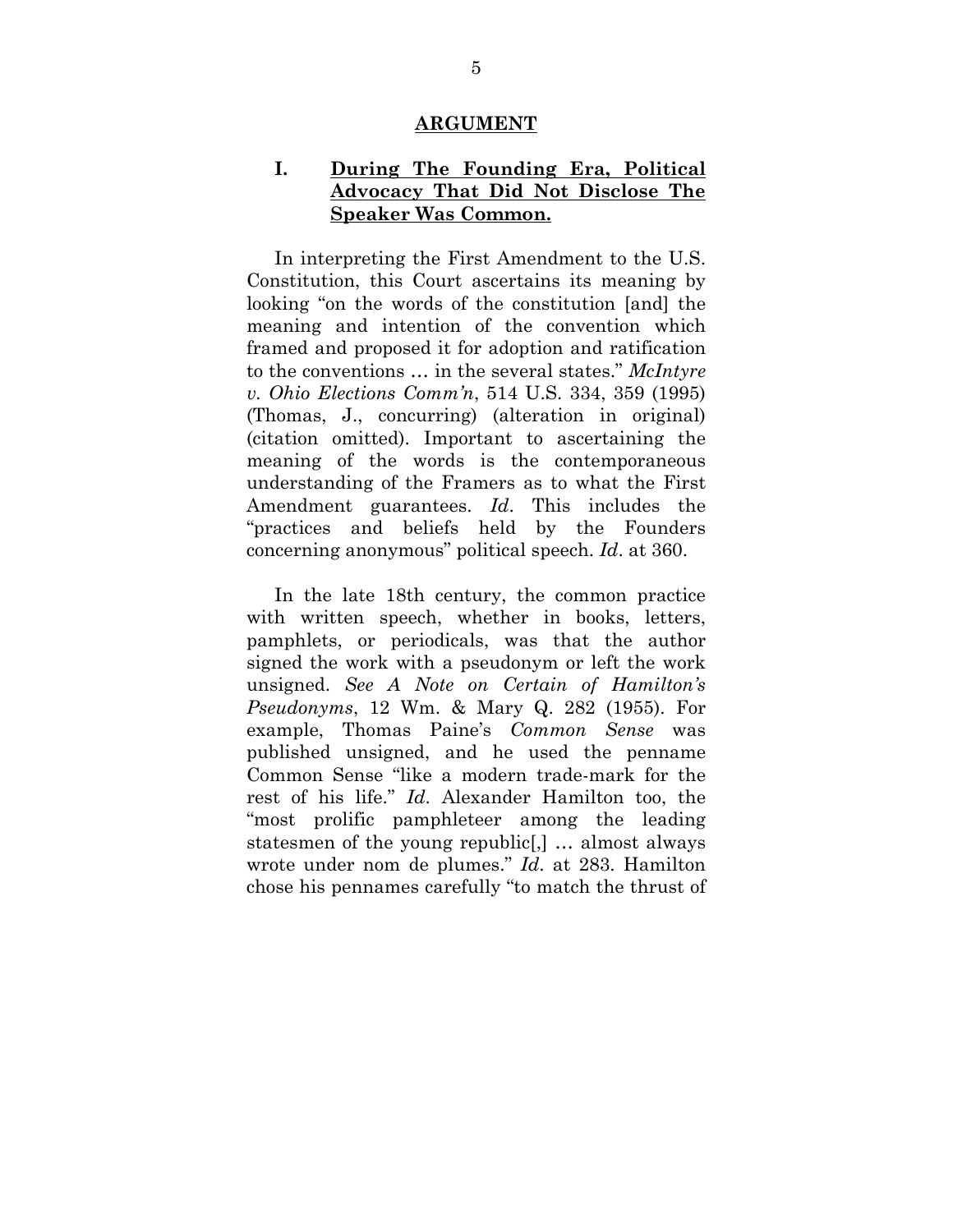the argument in the pamphlet." *Id*. James Madison and John Jay both joined Hamilton in signing the Federalist Papers under the penname Publius. *McIntyre*, 514 U.S. at 343, n.6. Those opposed to Publius signed their writings under pennames such as Cato, Centinel, Brutus, and The Federal Farmer. *Id*. One such author "Junius" had his works published widely "in colonial newspapers and lent considerable support to the revolutionary cause." *Id*. (citation omitted). Benjamin Franklin also "employed numerous different pseudonyms" in his writings. *Id.* at 341, n.4. Chief Justice Marshall also wrote under the penname "a friend to the Republic" to defend some of the Supreme Court's decisions that were under attack by Spencer Roane. *The Constitutional Right to Anonymity: Free Speech, Disclosure and the Devil*, 70 Yale L.J. 1084, 1085 (1961).

The Founders did debate the merits of speaking without disclosing the author. Both prior to and during the Founding Era, juries and legislators alike thwarted attempts to compel publishers to reveal the identities of undisclosed authors. *McIntyre*, 514 U.S. at 361-63 (Thomas, J., concurring). The Anti-Federalists then championed the right to advocate privately. *Id*. at 365. Responding to Federalist attempts to prohibit advocacy in private, the Anti-Federalists from Philadelphia, New York, Boston, and Rhode Island all viewed attempts to prohibit advocacy under a penname as an assault on the Freedom of the Press. *Id*. at 365-67. One Anti-Federalist explicitly noted that "the Federalist effort to suppress anonymity would 'REVERSE (sic) the important doctrine *of the freedom of the press*,' whose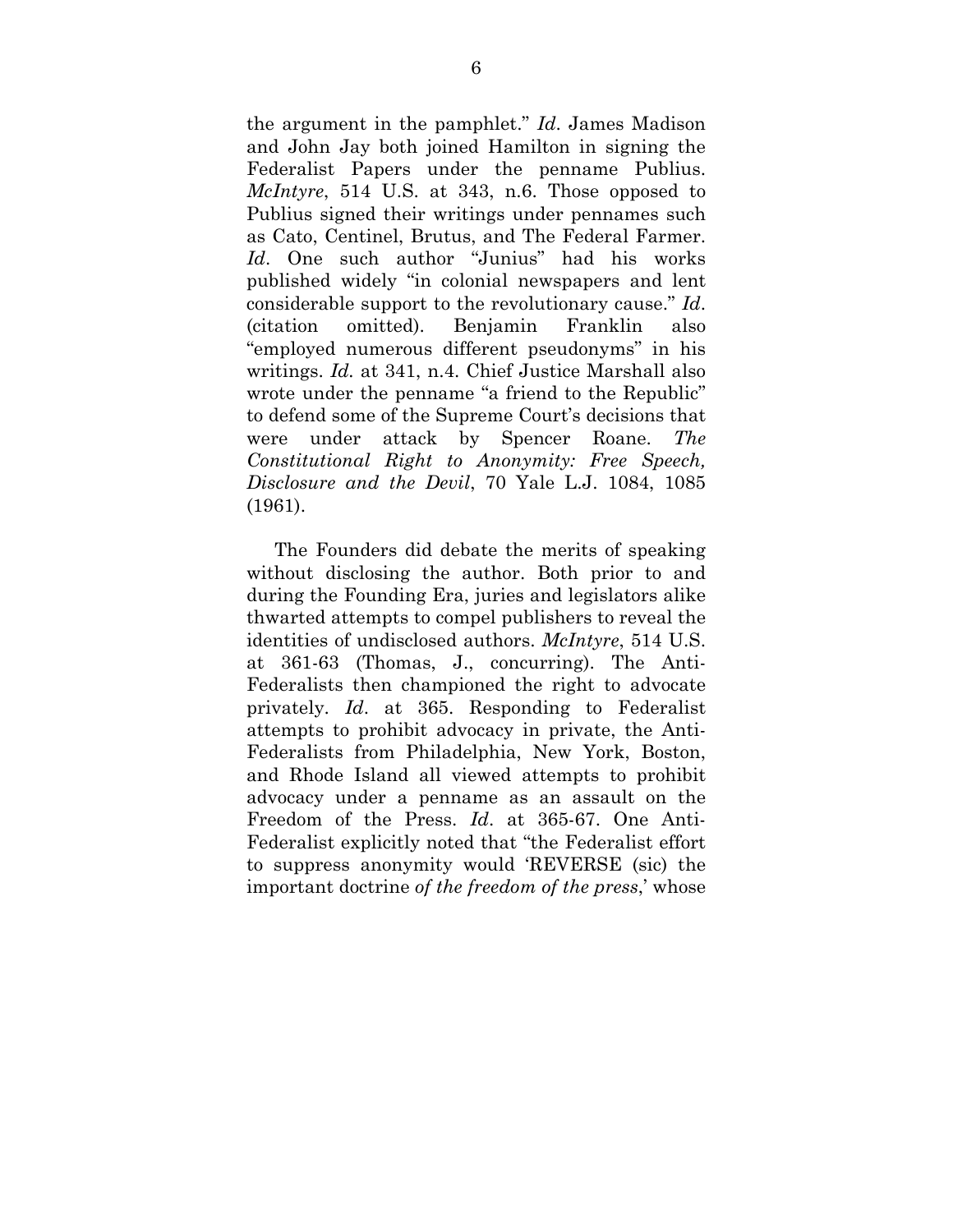'truth' was 'universally acknowledged.'" *Id*. at 365-66 (citation omitted). The Rhode Island Anti-Federalist also voiced concern that compelled disclosure gave "many of us a just Alarm." *Id.* at 366 (citation omitted). In the end, the Federalists retreated on their attempts to ban anonymity. *Id*. at 367.

In total, from 1789 to 1809, "no fewer than six presidents, fifteen cabinet members, twenty senators, and thirty-four congressmen published political writings" without disclosing their identities. *The Constitutional Right to Anonymity*, *supra*, at 1085. Undisclosed political advocacy during the Founding was indeed common, and it continued through ratification and past the first elections. *McIntyre*, 514 U.S. at 369 (Thomas, J., concurring).

Speaking without disclosing the author's identity established a "respected tradition of anonymity in the advocacy of political causes" and an "honorable tradition of advocacy and dissent" because anonymity provides a "shield from the tyranny of the majority." *McIntyre*, 514 U.S. at 343, 357. This tradition recognizes that "persecuted groups and sects from time to time throughout history have been able to criticize oppressive practices and laws either anonymously or not at all." *Id*. at 342 (quoting *Talley v. California*, 362 U.S. 60, 64 (1960)). And although the potential for misuse is present, "our society accords greater weight to the value of free speech than to the dangers of its misuse." *McIntyre*, 514 U.S. at 357.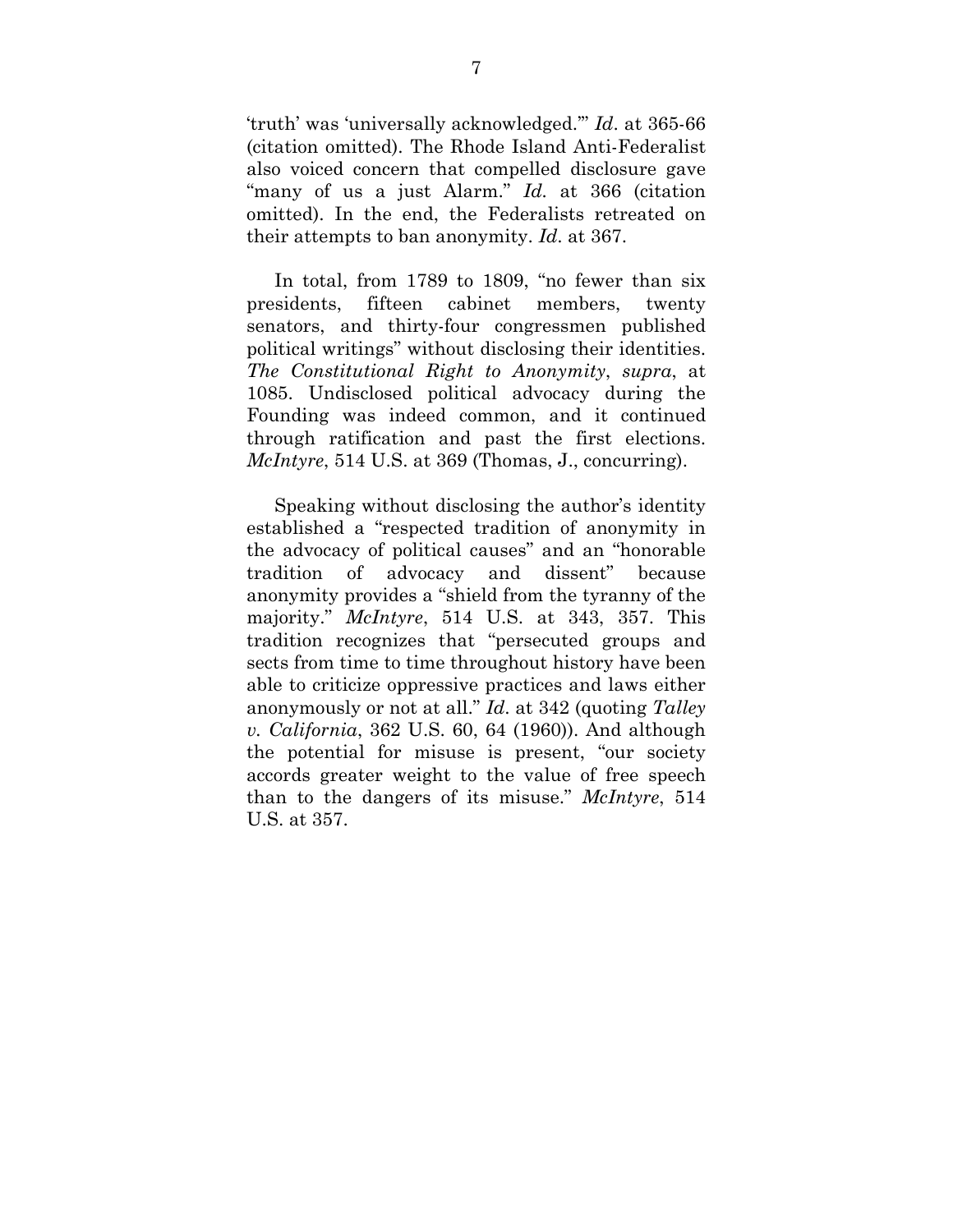For their part, the authors of the Federalist Papers wrote without disclosing their identities to avoid having their political disagreements interfere with their non-political activities. *See* Bradley A. Smith, *In Defense of Political Anonymity*, City Journal at 7 (Winter 2010), https://www.cityjournal.org/html/defense-political-anonymity-13257. html (last accessed Feb. 27, 2021). The Federalists also wanted their arguments considered and deliberated over on the merits, not based upon who wrote them. *Id* at 9*.* Indeed, in the history of the United States, pennames have "sometimes been assumed for the most constructive purposes." *Talley*, 362 U.S. at 65.

The pendulum of statutes compelling the production of the identity of the speaker has swung from striking such actions as violating free speech rights, to compelling disclosure under the amorphous interest of an informed electorate. The arc of disclosure law in the United States began with the Rhode Island Anti-Federalist's "just Alarm" at compelled disclosure and has peaked with Justice Brandeis' phrase "sunlight is the best of disinfectants." This Court should return to our Founding era's "just Alarm" at compelled disclosure.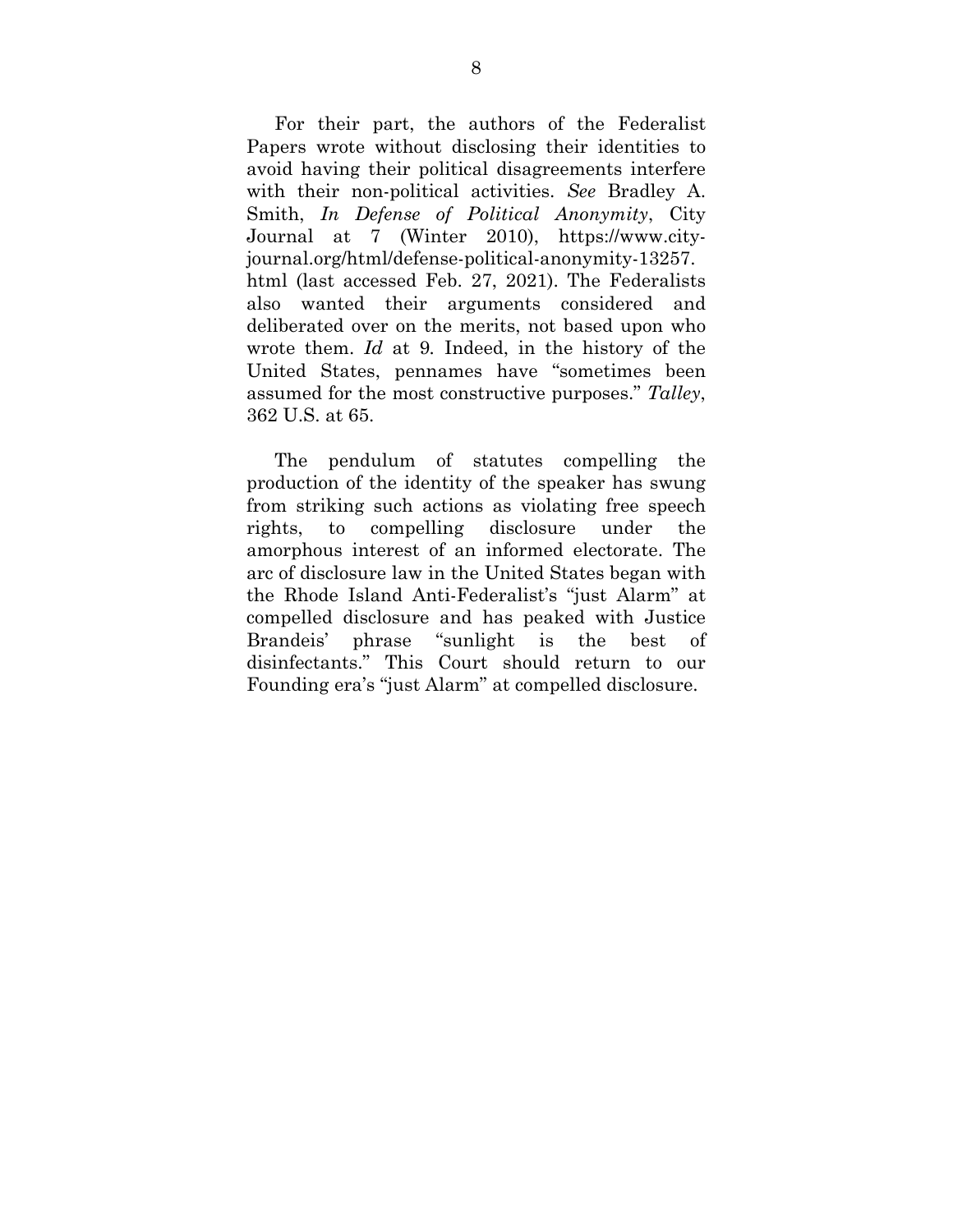- **II. The Pendulum Swings Towards Disclosure, Back To Privacy, and To Disclosure Again.** 
	- **A. At The Beginning Of The Twentieth Century, Congress Enacted Disclosure Statutes That This Court Upheld.**

In 1910, Congress enacted the first federal disclosure law which required national political committees, and other organizations that operated in two or more states, that sought to influence the election to disclose the names of all contributors who contributed \$100 or more. *Buckley*, 424 U.S. at 61. Fifteen years later, disclosure was expanded to include those committees who sought to influence the Presidential or Vice-Presidential elections to disclose the names and addresses of all contributors who contributed \$100 or more. *Id*. at 61-62.

 In 1912, Congress enacted the Post Office Appropriation Act, requiring periodicals to identify the names and addresses of certain officers and directors. *Lewis Pub. Co. v. Morgan*, 229 U.S. 288, 296 (1913). This became the first challenged disclosure provision to reach the U.S. Supreme Court. *The Constitutional Right to Anonymity*, *supra*, at 1088. The Court upheld the disclosure statute, stating that Congress had the power to impose conditions on the second-class mail system. *Lewis Pub. Co*., 229 U.S. at 315-16. As the Court made clear, it was concerned "solely and exclusively" with the publisher's ability to use the second-class mail system at the public's expense and upon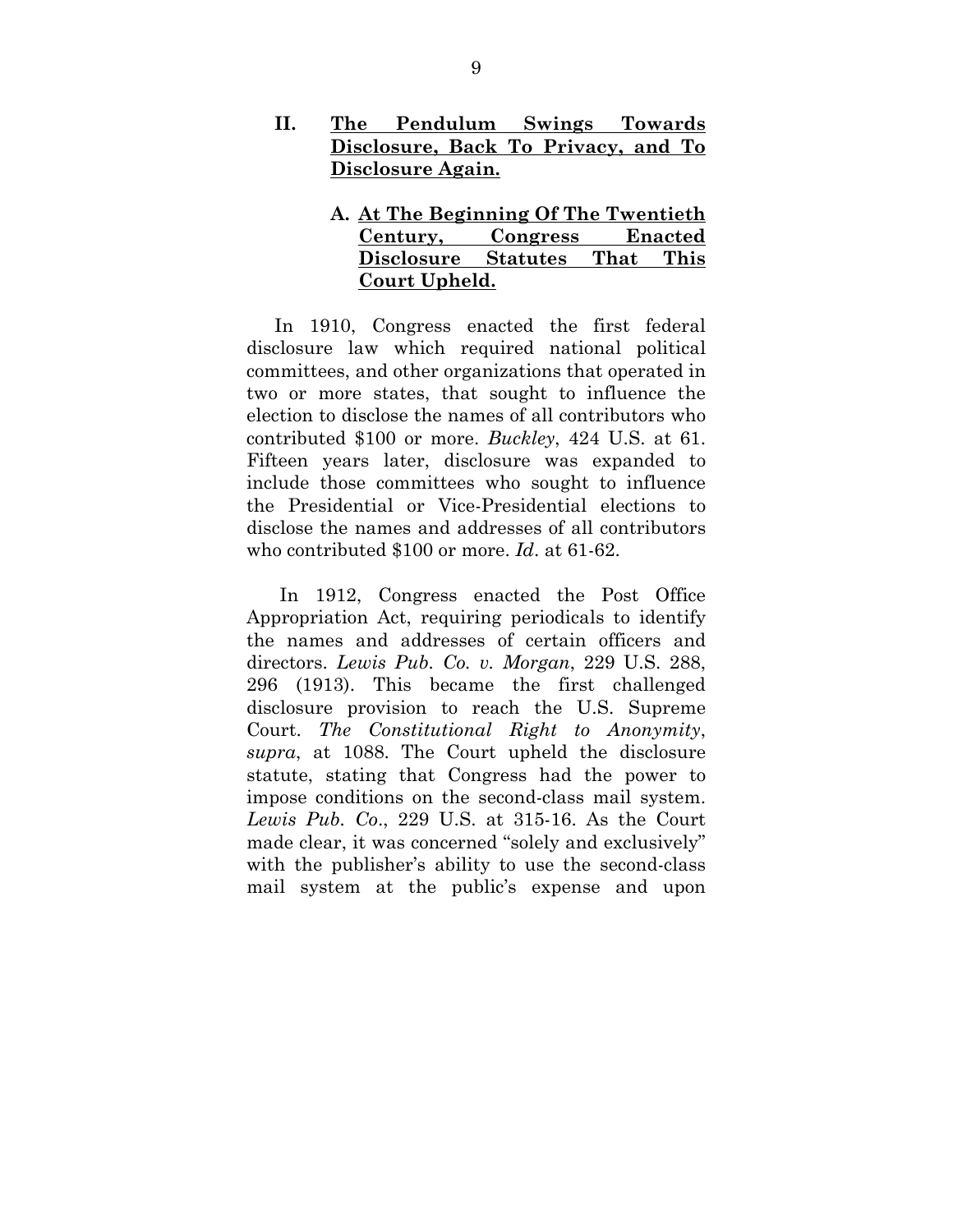condition of compliance with regulations that Congress imposed. *Id*. at 316. The Court cabined its holding, noting that if the registration requirement were not part of the statutory conditions, the requirement would have been unconstitutional. *The Constitutional Right to Anonymity*, *supra*, at 1089 (citing *Lewis Pub. Co*., 229 U.S. at 314).

Approximately 15 years later, another disclosure statute was challenged before this Court. In *New York ex rel. Bryant v. Zimmerman*, the Court considered a New York statute that required all membership organizations with 20 or more members, and which required an oath of their members, to register with the secretary of state and to file with the secretary a list of its current members. 278 U.S. 63, 66 (1928). A member of the Ku Klux Klan challenged this requirement, but the Court upheld the membership list requirement because the Klan was violent and had a "manifest tendency" to use secrecy to cloak their "acts and conduct inimical to personal rights and public welfare." *Id*. at 75. The Court also favorably cited the statute's exemptions provision that excepted from the statute's scope organizations like the Masonic fraternity and the Knights of Columbus. *Id*. at 73.

Six years later, the Court upheld the campaign finance disclosure provisions enacted in 1910 and broadened in 1925. *See Buckley*, 424 U.S. at 62 (citing *Burroughs v. United States*, 290 U.S. 534 (1934)). The plaintiffs in that case challenged the statute as infringing on the "prerogatives of the States." *Id.* The Court upheld the disclosure provision, ruling that Congress had the authority to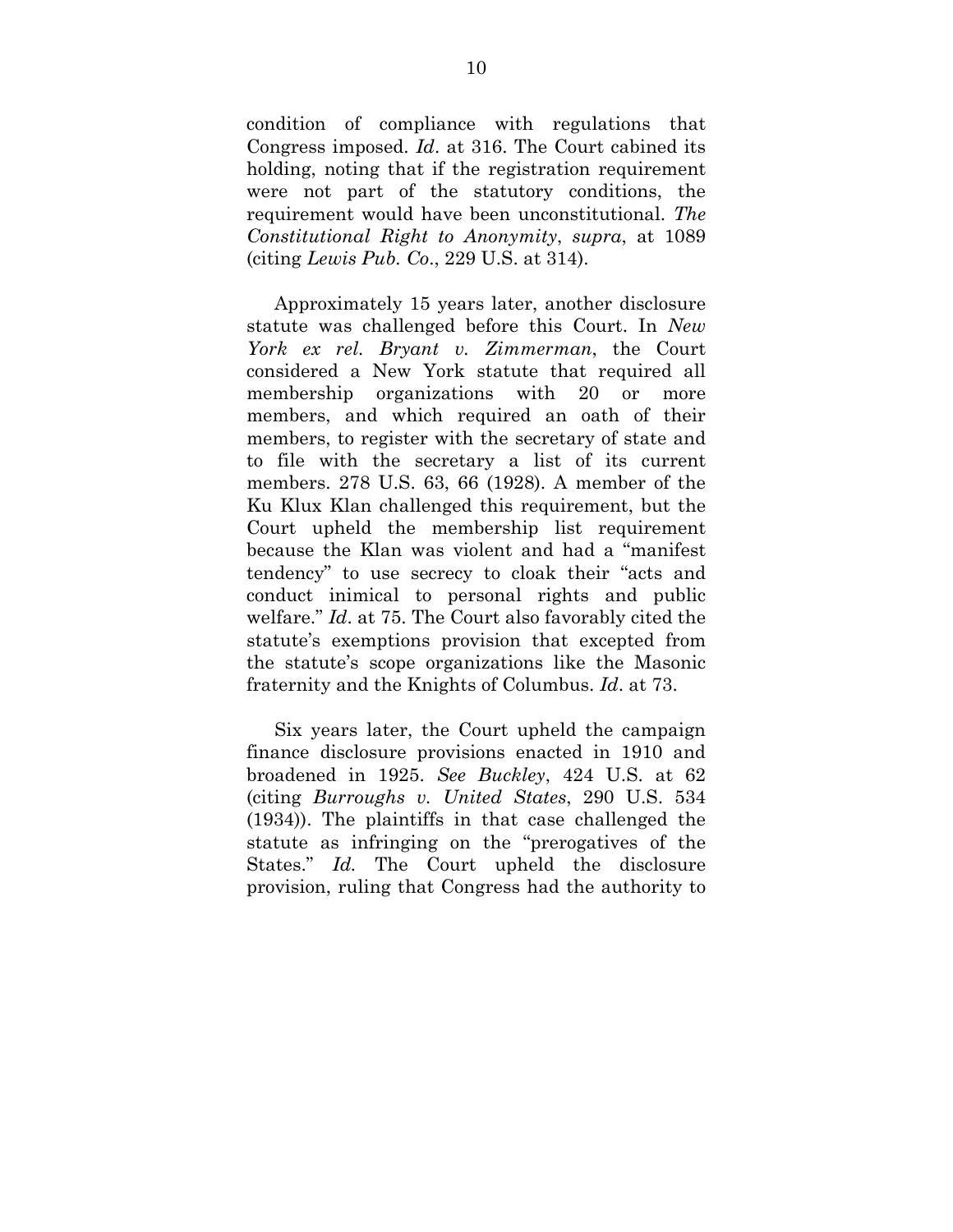enact legislation to protect presidential elections from corrupt practices. *Id*.

### **B. Beginning In The McCarthy Era, This Court Recognized That Disclosure Infringes Rights That The First Amendment Guarantees.**

This Court, however, changed course and recognized the merits of maintaining associational privacy. Beginning at the end of World War II, through the McCarthy Era, and into the Civil Rights Era, the Court declared disclosure statutes unconstitutional, quashed subpoenas demanding disclosure of organizations' members, and acknowledged the harms disclosure could have on the freedom of speech.

During this era, the Court recognized that compelled disclosure infringes the speaker's First Amendment rights to speech and association. *Thomas v. Collins*, 323 U.S. 516, 519, 540 (1945) (declaring unconstitutional a Texas statute requiring labor union organizers to obtain a license disclosing the identity of the speaker and labor union affiliation before speaking about lawful causes); *United States v. Rumely*, 345 U.S. 41, 49-54 (1953) (declaring unconstitutional government action demanding the disclosure of who made bulk purchases of certain books); *Watkins v. United States*, 354 U.S. 178, 185, 205, 215 (1957) (declaring unconstitutional congressional committee's inquiry into the identities of past members of the Communist Party); *NAACP v. Ala. ex rel. Patterson*, 357 U.S. 449, 465-66 (1958) (declaring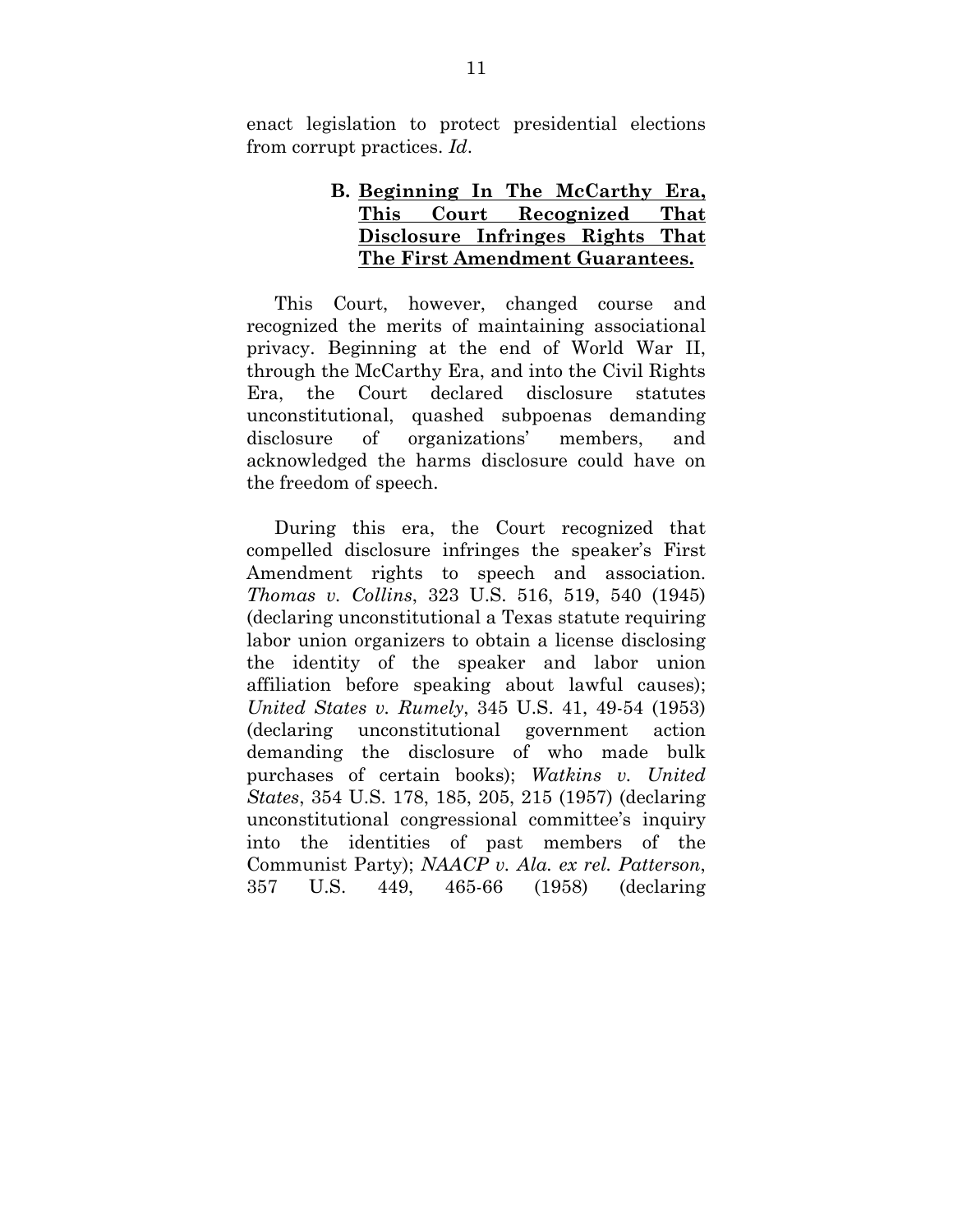unconstitutional Alabama's demand that the NAACP produce its Alabama membership list); *Bates v. City of Little Rock*, 361 U.S. 516, 523-25 (1960) (declaring unconstitutional two Arkansas city ordinances compelling the production of membership and contribution lists); *Talley*, 362 U.S. at 64-65 (1960) (declaring unconstitutional Los Angeles ordinance requiring that the authors of pamphlets be disclosed); *Shelton v. Tucker*, 364 U.S. 479 (1960) (declaring unconstitutional an Arkansas statute that required teachers to disclose all of their affiliations and contributions from the previous five years); *Gibson v. Fla. Legislative Investigation Comm.*, 372 U.S. 539, 557-58 (1963) (declaring unconstitutional a state legislative committee's inquiry demanding the production of the NAACP's membership list).

The Court recognized that the First Amendment protected associations because "[e]ffective advocacy of both public and private points of view, particularly controversial ones, is undeniably enhanced by group association." *NAACP*, 357 U.S. at 460. Furthermore, "privacy in group association may in many circumstances be indispensable to preservation of freedom of association, particularly where a group espouses dissident beliefs." *Id*. at 462; *Talley*, 362 U.S. at 64; *Shelton*, 364 U.S. at 485-86.

The Court also recognized that disclosure risks several harms including harassment, economic reprisals, job loss, and threats of physical harm. *See, e.g.*, *NAACP*, 357 U.S. at 462; *Bates*, 361 U.S. at 524. In *Thomas*, the appellant argued that disclosure "would sometimes deter speech since disclosure may subject organizers to employer reprisals." *See The*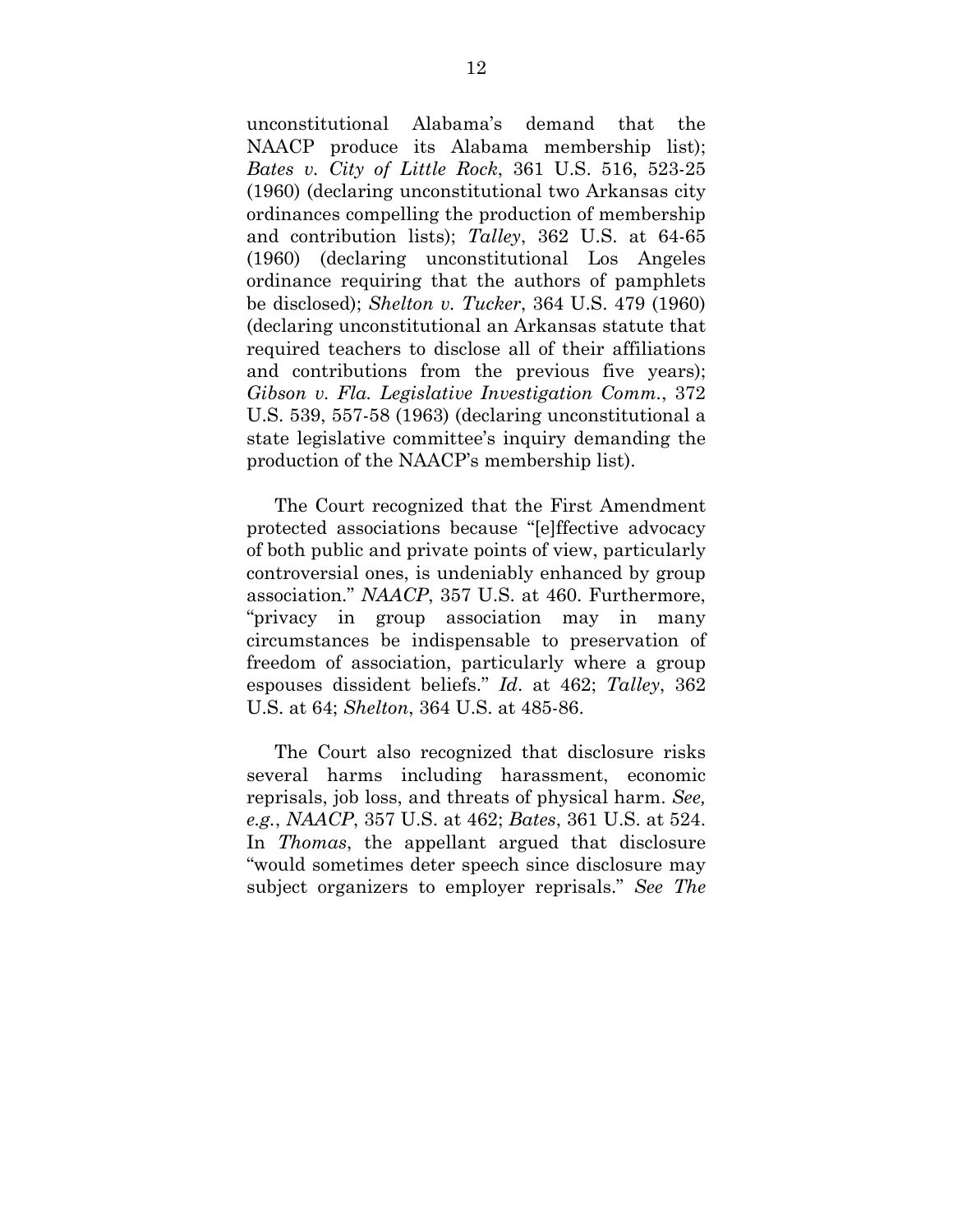*Constitutional Right to Anonymity*, *supra*, at 1094, 1094 n.76. Accordingly, in his concurrence, joined by Justice Black and Justice Murphy, Justice Douglas observed that such economic threats, especially when used to influence the First Amendment rights of others, were not protected under the First Amendment. *See Thomas*, 323 U.S. at 543 (Douglas, J., concurring); *see also Shelton*, 364 U.S. at 486-87 (recognizing that disclosure of a teacher's associations could bring "public pressure upon school boards to discharge teachers who belong to unpopular or minority organizations," such as the ACLU, and would impair "constitutional liberty").

Disclosure can also lead to First Amendment activity never entering the marketplace of ideas. *Rumely*, 345 U.S. at 57 (Douglas, J., concurring) (disclosure of who is reading what could make individuals "fear to read what is unpopular, what the powers-that-be dislike[,]" and the governmental power of subpoena "will hold a club over speech and over the press."); *Watkins*, 354 U.S. at 197-98 (stating that because disclosure places one in the public spotlight and subject to public scorn, those who have not yet been disclosed may think twice before speaking due to the public harassment of those who have already been disclosed); *see also Virginia v. Hicks*, 539 U.S. 113, 119 (2003) (recognizing that when a speaker chooses to abstain from speaking society is harmed because it is "deprived of an uninhibited marketplace of ideas.").

In recognizing the importance of privacy in one's association for effective advocacy, and in acknowledging the harms disclosure can cause, the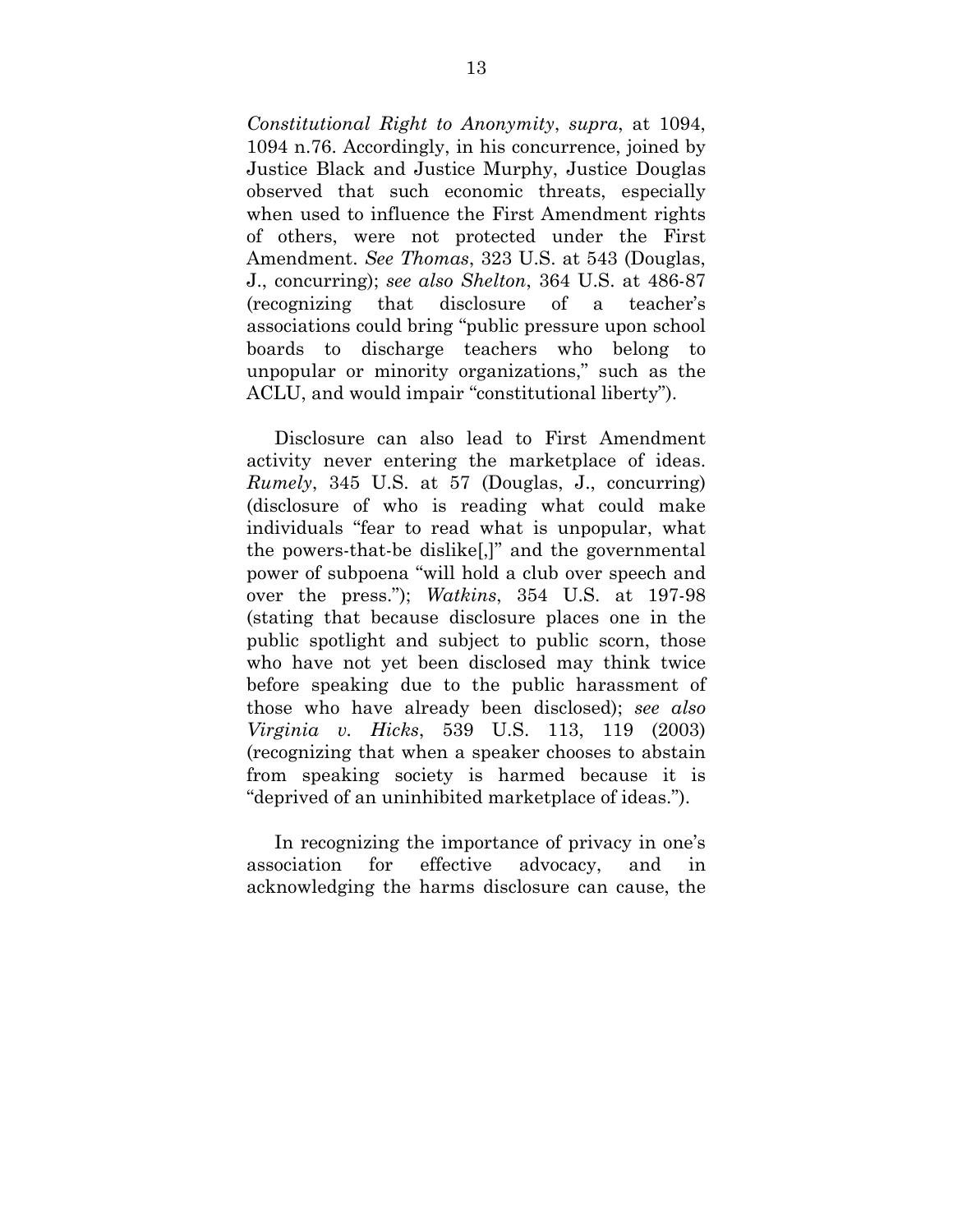Court ruled that, to protect the First Amendment guarantees, disclosure statutes must survive the "closest scrutiny." *NAACP*, 357 U.S. at 460-61. To compel disclosure, a state must adduce a compelling interest. *Id*. at 463; *Bates*, 361 U.S. at 516; *Gibson*, 372 U.S. at 556-57; *Talley*, 362 U.S. at 66 (Harlan J., concurring). The State must then use means that "bear a crucial relation" to the interest asserted. *Gibson*, 372 U.S. at 549; *Shelton*, 364 U.S. at 488 (holding that, even if the state adduces a legitimate interest, the state cannot "broadly stifle fundamental personal liberties when the end can be more narrowly achieved" and requiring that, for a state to achieve its goals, it must use more narrow or "less drastic" means). Although evidence of threats of reprisals or actual reprisals is part of the analysis, *see, e.g.*, *NAACP*, 357 U.S. at 462-63, it is not a necessary component of the analysis. *See Talley*, 362 U.S. at 69 (Clark, J., dissenting) (stating that the majority declared Los Angeles' ordinance unconstitutional despite the record lacking any evidence of harassment, reprisals, or threats). What is necessary is that the reviewing court analyze whether there is a crucial relationship between the government's compelling interest and the means it chose to achieve that interest. *Id.* at 63-64; *id*. at 66- 67 (Harlan, J., concurring) (stating that means chosen to achieve the government's interest was "too remote" to withstand scrutiny); *Shelton*, 364 U.S. at 488.2

<sup>2</sup> Importantly, the Court in *Shelton* contrasted that case from *NAACP* and *Bates* in that the information Arkansas sought from teachers was "relevant" to determining the competency of teachers. *Shelton*, 364 U.S. at 485.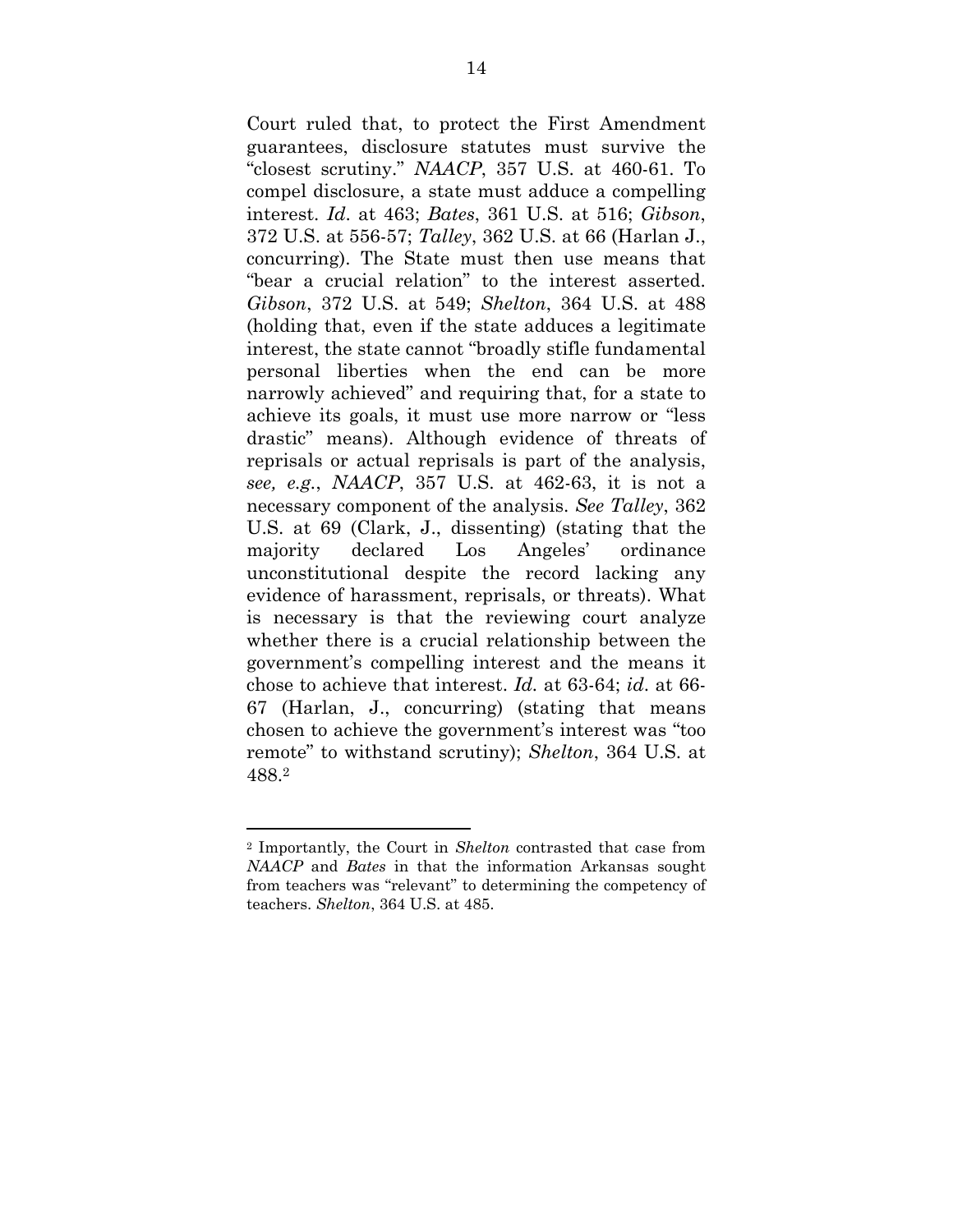By the end of the 1960s, the Court had established a strict test to evaluate the constitutionality of disclosure statutes and to protect First Amendment rights.

## **III. The Origins and Bases Of Exacting Scrutiny**

In the wake of the Watergate scandal, the pendulum began to swing back in favor of disclosure. In *Buckley v. Valeo*, the seminal case interpreting campaign finance law and disclosures related to campaign spending, the Court approved a disclosure statute and stated, apparently for the first time, that disclosure statutes are subject to exacting scrutiny. 424 U.S. at 64. Citing *NAACP* and its progeny, the court ruled that to justify disclosure, a state must adduce a sufficiently important interest and use means that are closely drawn. *Id.* at 25. For disclosure statutes, one is closely drawn when there is a "substantial relation" between the sufficiently important interest and the means chosen to achieve that interest. *Id.* at 64. The Court reiterated the importance of associations as enhancing "effective advocacy" and stated that effective advocacy necessarily requires associations to "pool money through contributions." *Id*. at 65. Privacy of association is key, particularly with contributions because "financial transactions can reveal much about a person's activities, associations, and beliefs." *Id*. at 66.

Despite the Court's repeated assurance that exacting scrutiny is strict, lower courts have infused exacting scrutiny with a balancing test and grafted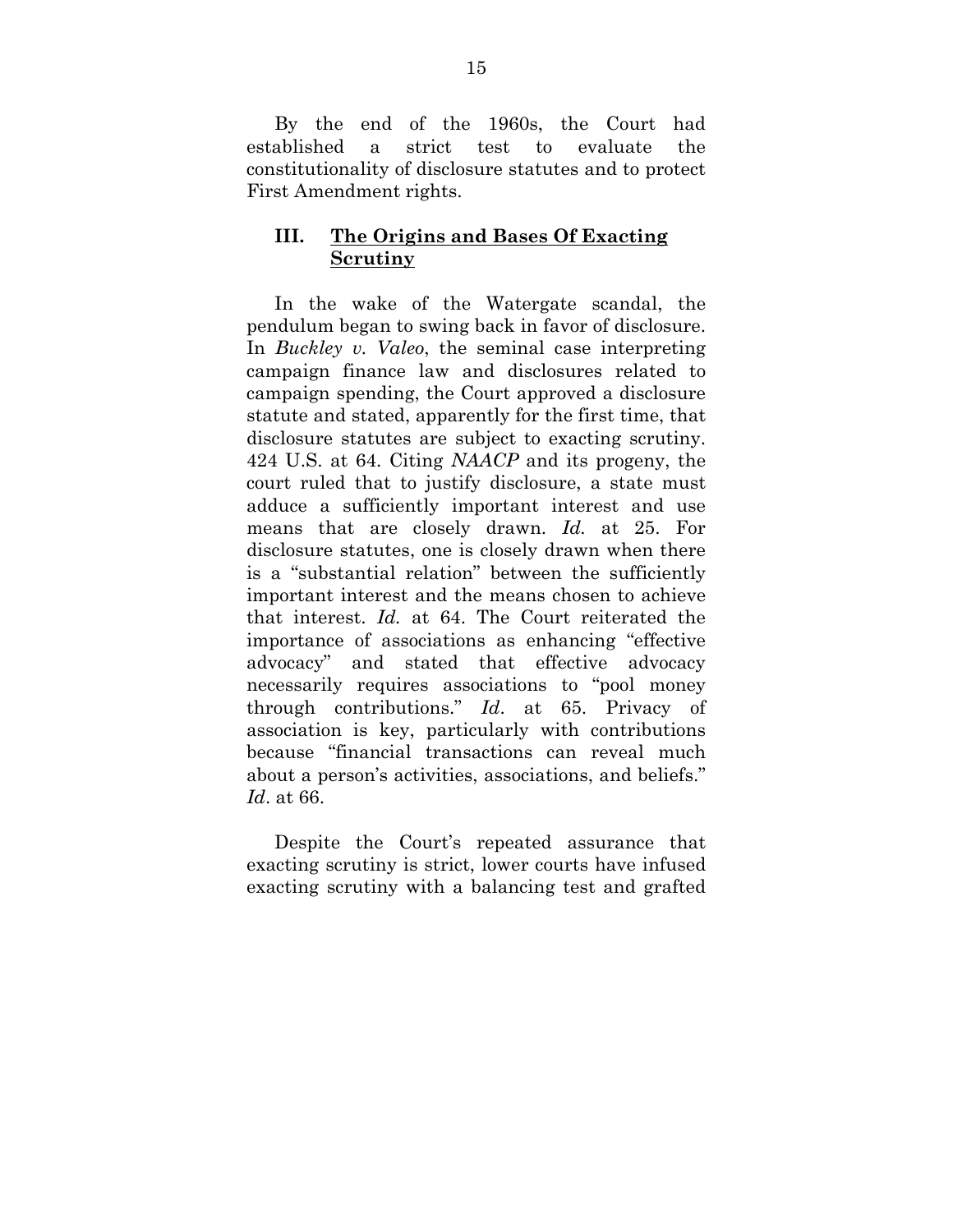elements of the easily surpassed rational basis test. *See id.* at 66, 68 (describing the test as "strict" and disclosure as the "least restrictive means"), *McIntyre*, 514 U.S. at 347 (stating that under exacting scrutiny a state action will be upheld "only if it is narrowly tailored to serve an overriding state interest."); *McCutcheon*, 572 U.S. at 197 (describing exacting scrutiny as requiring the state to adduce a compelling interest and use the least restrictive means).

Although lower courts have frequently articulated the appropriate elements of exacting scrutiny, *see, e.g., Nat'l Org. for Marriage v. McKee*, 649 F.3d 34, 55 (1st Cir. 2011) (requiring a "substantial relation" between the disclosure requirement and a "sufficiently important" government interest. (citation omitted)), courts have improperly infused exacting scrutiny with a balancing test. *Ctr. for Competitive Politics v. Harris*, 784 F.3d 1307, 1312 (9th Cir. 2015) (stating that disclosure requirements are subject to exacting scrutiny which "encompasses a balancing test" and, for the government's action to survive, "the strength of the governmental interest must reflect the seriousness of the *actual* burden on First Amendment rights." (citation omitted) (emphasis in original)).

As with all balancing tests, balancing jettisons "relative predictability" inviting "complex argument." *Jerome B. Grubart v. Great Lakes Dredge & Dock Co*., 513 U.S. 527, 547 (1995); *see also FEC v. Wis. Right to Life, Inc.*, 551 U.S. 449, 469 (2007). The rules for First Amendment speech must be clear and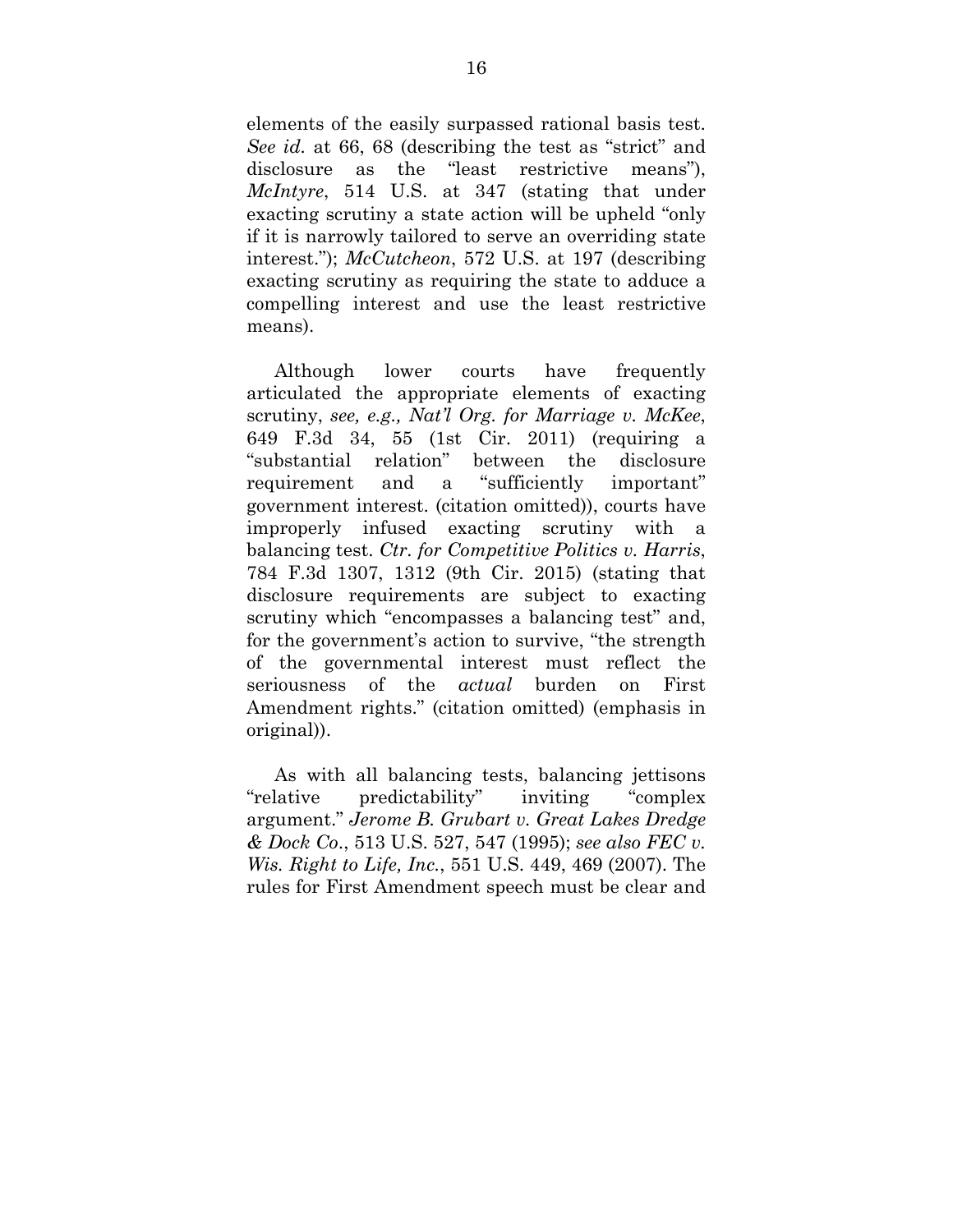predictable. *See, e.g., Reed v. Town of Gilbert*, 576 U.S. 155, 171 (2015) (holding "a clear and firm rule … is an essential means of protecting the freedom of speech"). Balancing tests inject an element of unpredictability.

#### **A. Lower Courts Infused Exacting Scrutiny With A Balancing Test.**

Compounding the dilution of protection afforded to membership lists and contribution lists, lower courts apply a balancing test. This has led to less predictability and varying results, depending on how courts weigh the various factors.

For example, the en banc panel of the U.S. Court of Appeals for the Eighth Circuit reviewed Minnesota's disclosure regime as applied to corporations that make independent expenditures. *Minn. Citizens Concerned for Life, Inc. v. Swanson*, 692 F.3d 864, 867-68 (8th Cir. 2012). Minnesota required corporations to register an independent expenditure fund and then "for the life of the political fund" to file reports in perpetuity, even when the committee had no activity. *Id*. at 869, 873. The majority properly applied exacting scrutiny in holding that Minnesota's ongoing reporting requirement failed exacting scrutiny because it was "untethered from continued speech." *Id*. at 876; *cf. Shelton*, 364 U.S. at 488-90 (holding that, although Arkansas had a sufficiently important interest in judging the competency of their teachers, its disclosure requirement was completely untethered and indiscriminate to support the interest). Less problematic avenues are available to achieve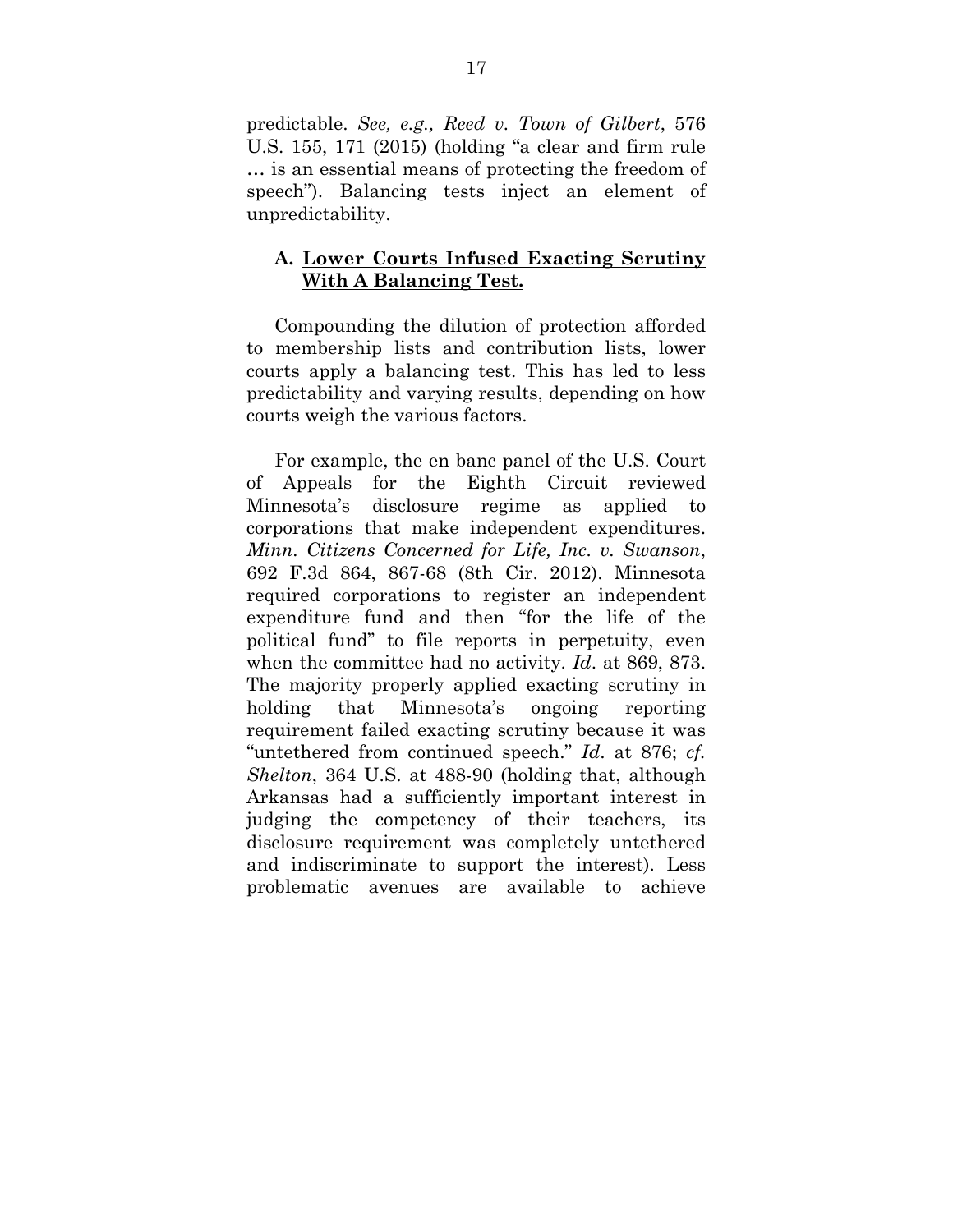Minnesota's goal of identifying sources of corporate speech, deterring corruption, and detecting campaign finance violations. *Minn. Citizens Concerned for Life*, 692 F.3d at 876. To the majority, Minnesota had not adduced "any plausible reason why *continued* reporting from nearly all associations, regardless of the association's major purpose, is necessary to accomplish these interests." *Id*. at 877 (emphasis in original).

By contrast, the five judges in dissent conducted balancing and found that there was no harm in filing a short report and any harm was outweighed by the government interest in maintaining an informed electorate and preventing corruption or its appearance. *Id*. at 882-83 (Melloy, J., concurring and dissenting in part). Once the dissenting judges identified these interests, they turned to the burden placed on the speakers by the reporting requirements. *Id*. at 883. The dissenters thought the burden light, *id*. at 883, despite the majority finding that the three appellants in the case had abandoned planned speech to avoid the reporting requirements. *Id*. at 874. In fact, to the dissenters, the ongoing reporting requirement's burden was not "out of proportion with the state's important interests in disclosure." *Id*. at 884 (Melloy, J., dissenting). In the dissenting judges' formulation, "exacting scrutiny analysis, unlike strict scrutiny analysis, is designed precisely to allow courts to acknowledge burdens laws impose, and consider whether those burdens are sufficiently offset by state interests." *Id*. at 885. To the dissenting judges, the burden to continuously file reports, even when the committee was not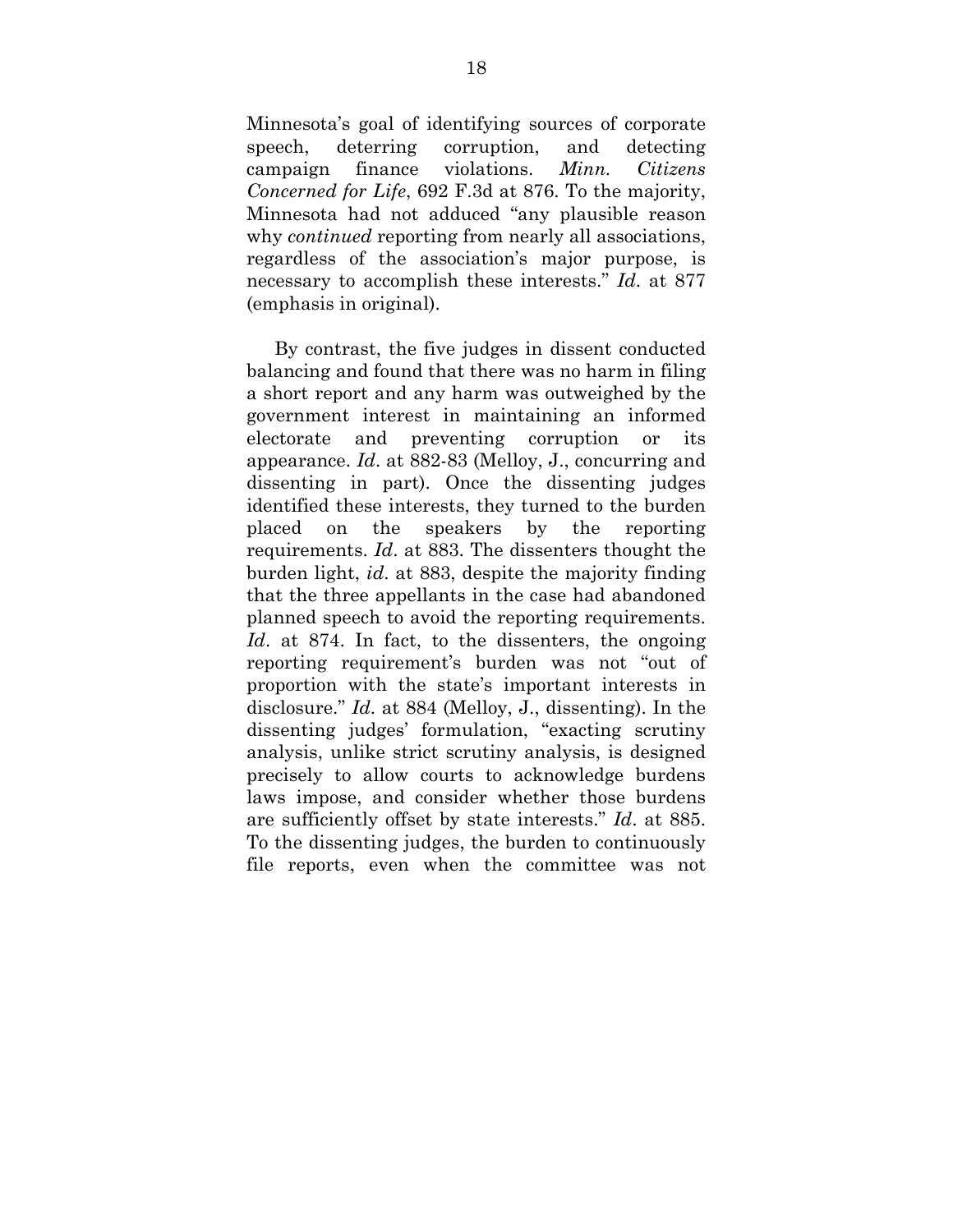speaking, was not burdensome and was outweighed by the state's interest.

This is the approach the U.S. Court of Appeals for the Ninth Circuit took in this case. In Judge Fisher's opinion concurring in the denial of rehearing en banc, Judge Fisher contrasted strict scrutiny with exacting scrutiny, stating that while "strict scrutiny requires a compelling interest and narrow tailoring in every case, the interest and tailoring required under exacting scrutiny *varies from case to case*." *Ams. For Prosperity Found. v. Becerra*, 919 F.3d 1177, 1190 (9th Cir. 2019) (Fisher, J., concurring in denial of rehearing en banc) (emphasis added). In his concurrence, Judge Fisher conducted no analysis as to whether obtaining confidential donor data from non-profits was substantially related to the government's interest in combating charity fraud. *Id* at 1191; *see also* 903 F.3d 1000, 1004 (9th Cir. 2018). Instead, Judge Fisher analyzed the threat of harm and reprisals to AFPF and TMLC, and discounted them. 919 F.3d at 1191-92; 903 F.3d at 1012. Judge Fisher downplays much of the evidence of reprisals and harassment as attenuated. 903 F.3d at 1015-16. The court concluded that, because there was no First Amendment burden, the government's interest in disclosure was sufficient in itself to uphold the disclosure regulation. *Id*. at 1019-20.

## **B. Lower Courts Purporting To Apply Exacting Scrutiny Are In Fact Applying Rational Basis Scrutiny.**

The U.S. Court of Appeals for the Third Circuit in *Delaware Strong Families* applied an even lower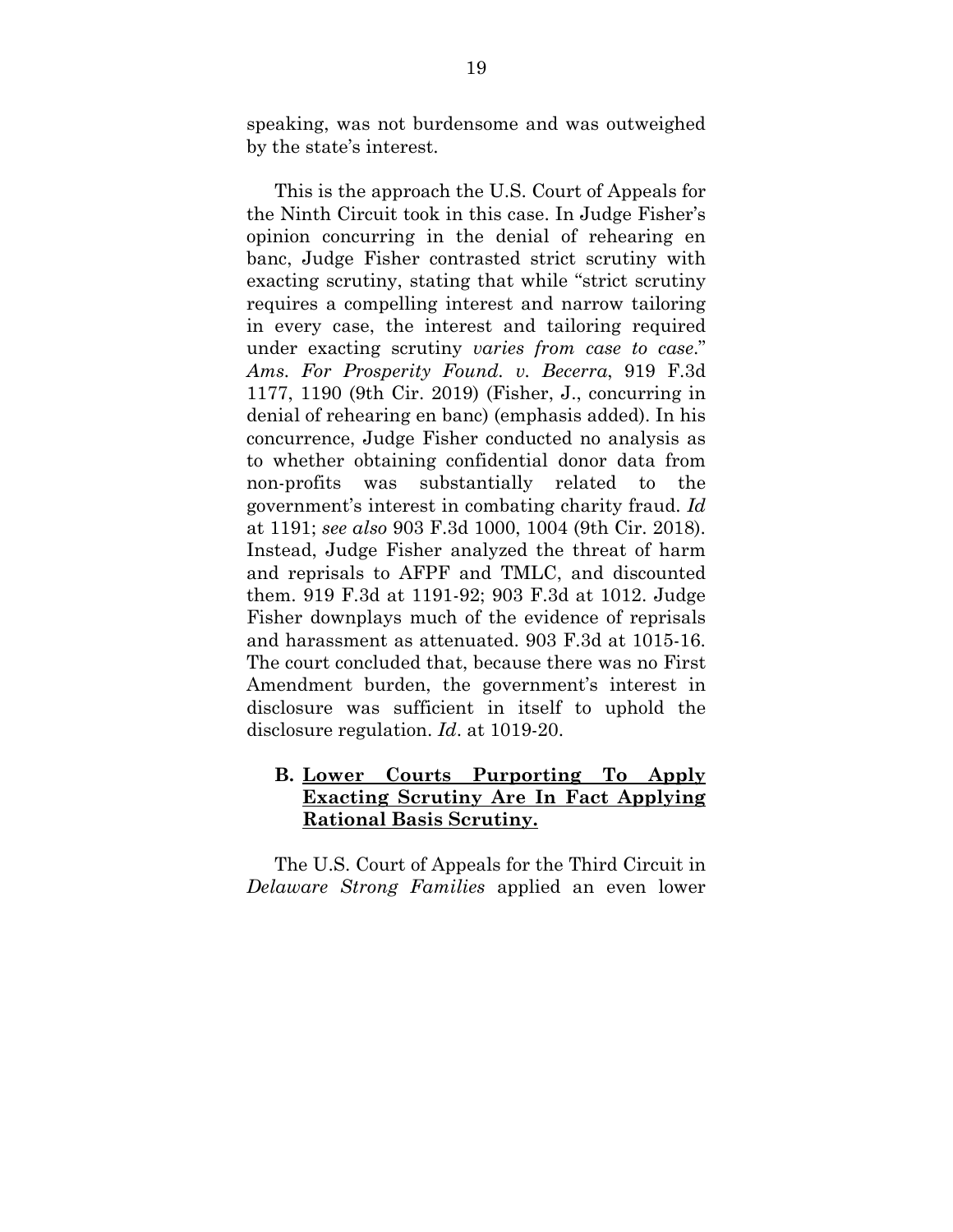threshold of exacting scrutiny. The district court there declared unconstitutional Delaware's statute requiring disclosure of all donors who donated more than \$100 in an election cycle to an organization that made more than \$500 in electioneering communications. *Del. Strong Families v. Biden*, 34 F. Supp. 3d 381, 382, 395 (D. Del. 2014), *rev'd and remanded* 793 F.3d 304 (3d Cir. 2015). There, the district court analyzed the state's purported interest in an informed electorate and determined whether disclosure of all donors who donated more than \$100 to Delaware Strong Families, a 501(c)(3), was substantially related to the interest. *Id*. at 394-95. The court, like this Court in *Shelton* and the majority in *Minnesota Citizens Concerned for Life*, concluded that the relationship between the disclosure and an informed electorate was too tenuous. *Id*. at 395. Delaware Strong Families, as a 501(c)(3), was prohibited from partisan electioneering and therefore could only make neutral voter guides. *Id*. at 395. Its voter guide would be unrelated to the electoral process because the voter guide was merely educating the electorate, not trying to influence it. *Id*. at 395 n.20. Requiring disclosure would result in opening the floodgates, drowning the electorate in disclosure reports from such groups as Delaware Strong Families, American Civil Liberties Union of Delaware, or Common Cause. *Id*. at 395 n.21.

 The Third Circuit then reversed. The parties agreed that Delaware's interest in having an informed electorate was "sufficiently important." 793 F.3d 305, 309 (3rd Cir. 2015). Therefore, the Court's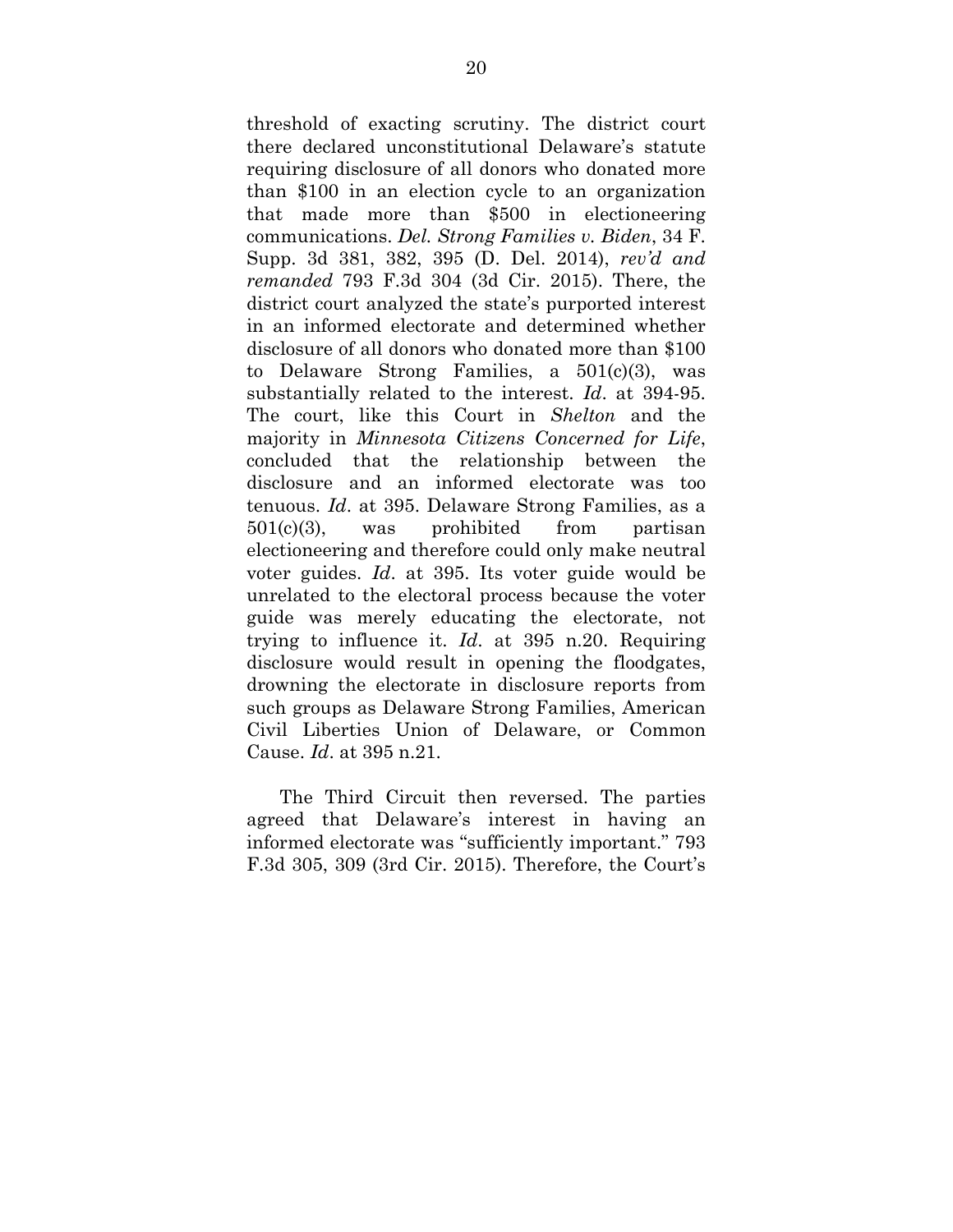analysis focused on the substantial relation prong of exacting scrutiny. *Id*. at 310-13.

In its analysis, the Third Circuit broke from *Buckley*'s closest scrutiny test and applied a weakened exacting scrutiny test, and did so against an organization prohibited from electioneering. *See Buckley*, 424 U.S. at 64-65. The court said that even though exacting scrutiny applied, it would apply a "less searching review to monetary thresholds asking whether they are 'rationally related' to the State's interest." 793 F.3d at 310. On the basis of campaign costs in Delaware, namely robocalls costing approximately \$500 to call all in-state residents, and because it was just one filing, not continuous reporting, the Court upheld the disclosure requirement as substantially related to Delaware's interest in an informed electorate. *Id*. at 312. To the Third Circuit, the statute covers media used by Delaware candidates, including over the Internet, which is how the voter guides were to be disseminated. That fact made its disclosure provision substantially related to Delaware's interest in an informed electorate. *Id*. at 311. No analysis was conducted of the greater-than-\$100 donor disclosure threshold. *See Del. Strong Families v. Denn,* 136 S. Ct. 2376, 2378 (2016) (Thomas, J., dissenting from denial of cert.) ("By refusing to review the constitutionality of the Delaware law, the Court sends a strong message that 'exacting scrutiny' means no scrutiny at all.").

That the donor disclosure threshold was not analyzed is not uncommon. In *Nat'l Org. for Marriage*, the Appellants contended that Maine's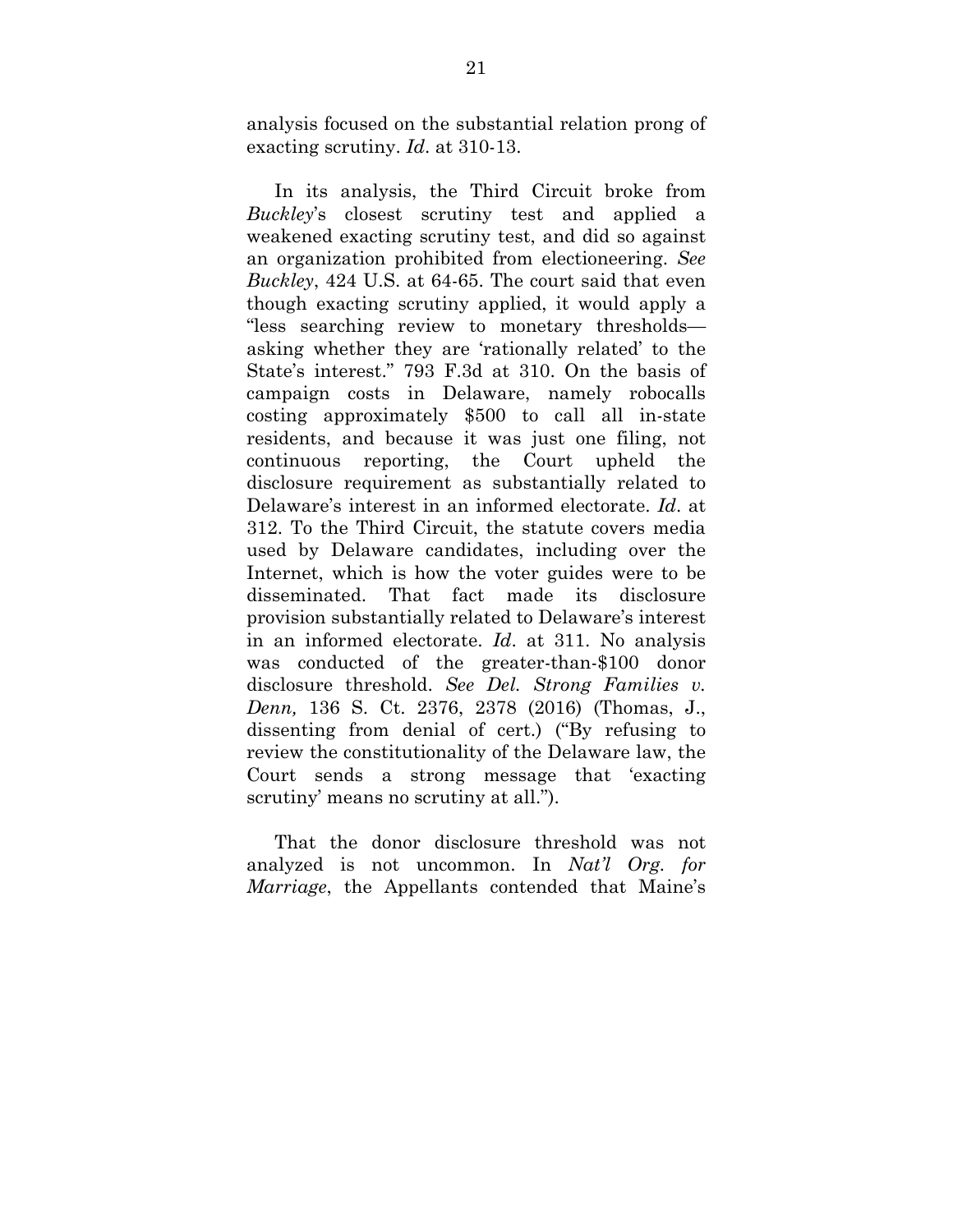\$100 reporting threshold lacked a substantial relation to a sufficiently important interest. 649 F.3d at 60. The court did not provide any analysis as to why, in Maine, that \$100 threshold was substantially related to an interest in an informed electorate. *See id*. Instead, the court held that the disclosure limit was constitutional because it mirrored the federal regime. *Id*. As to the precise threshold, the court reverted to terms better associated with rational basis scrutiny stating the court would grant "'judicial deference to plausible legislative judgments' as to the appropriate location of a reporting threshold," and would uphold "such legislative determinations unless they are 'wholly without rationality.'" *Id*. (citation omitted).

In the end, courts have claimed to apply exacting scrutiny while in fact applying something more akin to rational basis scrutiny and not intermediate closely drawn scrutiny. *Compare Williamson v. Lee Optical of Okla., Inc*., 348 U.S. 483, 488 (1955) ("It is enough that there is an evil at hand for correction, and that *it might be thought* that the particular legislative measure was a rational way to correct it." (emphasis added)); *Nat'l Org. for Marriage*, 649 F.3d at 60 (stating that the court would give deference to the disclosure threshold "unless they are wholly without rationality."3); *Del. Strong Families*, 793

<sup>3</sup> Although this quote comes from *Buckley*, 424 U.S. at 83, lower courts relying on it have unmoored *Buckley*'s language from its context. *First*, the *Buckley* plaintiffs conceded that disclosure was the "least restrictive means" of preventing actual or apparent corruption. *Id*. at 68. *Second*, the plaintiffs brought an unconstitutional overbreadth challenge to the monetary thresholds, not a claim that the threshold fails under First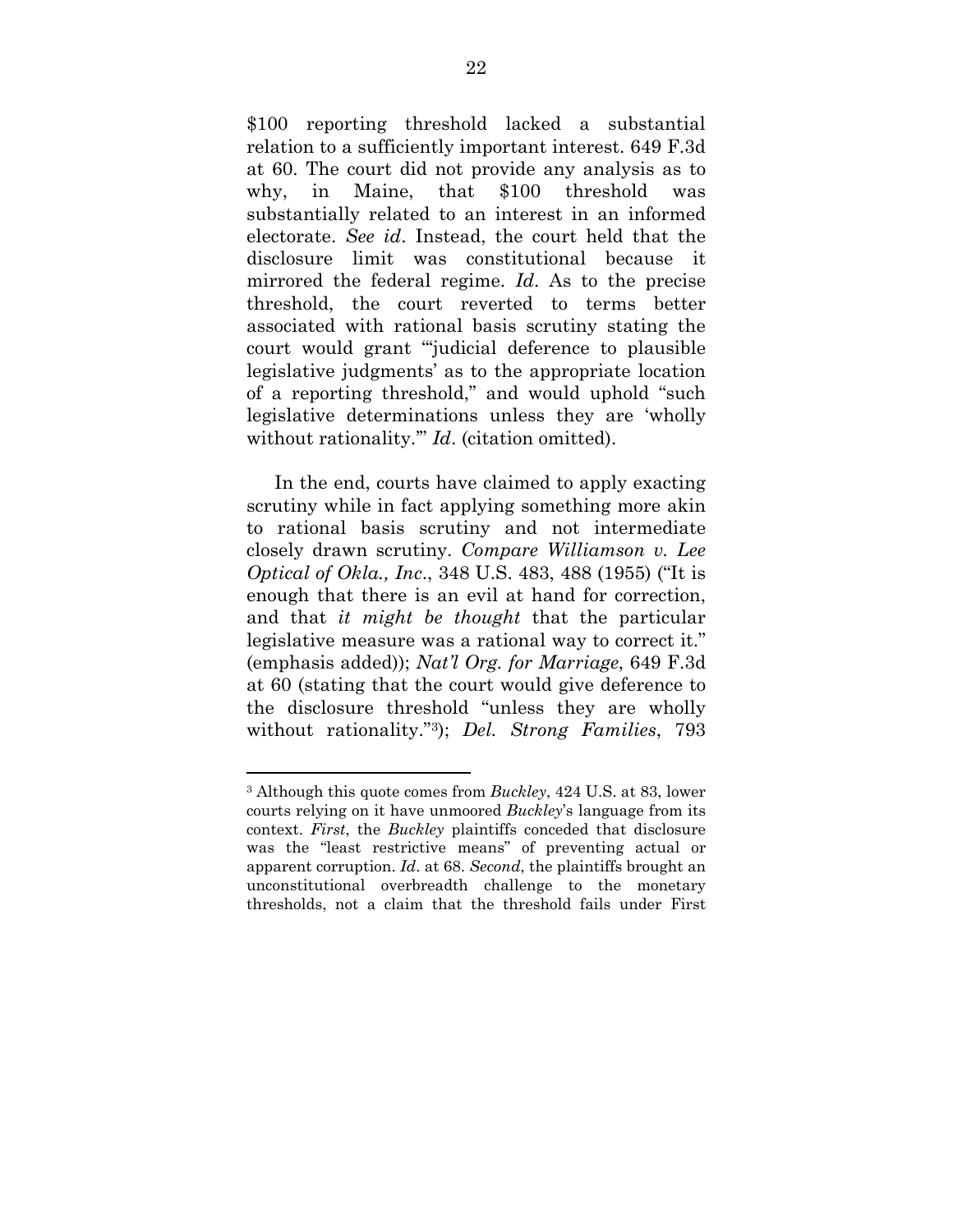F.3d at 310 (same); *Worley v. Cruz-Bustillo*, 717 F.3d 1238, 1251-52 (11th Cir. 2013) (same); *Family PAC v. McKenna*, 685 F.3d 800, 811 (9th Cir. 2012) (same); *Vt. Right to Life Comm., Inc. v. Sorrell*, 758 F.3d 118, 133 (2d Cir. 2014) (same); *with NAACP*, 357 U.S. at 461, 463 (requiring courts review state action compelling disclosure under "closest scrutiny"); *Buckley*, 424 U.S. at 64-68 (requiring compelled disclosure statutes be reviewed under a strict test).

It is therefore no surprise that the exacting scrutiny test offers a judge "almost limitless flexibility" allowing her to consider "all rights and interests, and the potential universality of scope and applicability." R. George Wright, *A Hard Look at Exacting Scrutiny*, 85 UMKC. L. Rev. 207, 230

Amendment strict or exacting scrutiny. *Id*. at 82. Finally, the *Buckley* court noted that Congress's thresholds were "indeed low" and little legislative history was developed to support the thresholds. The court, in upholding the thresholds, noted that it did so "on this bare record." *Id*. at 83. Without a record, an overbreadth challenge would fail because an overbreadth claimant "bears the burden of demonstrating from the text of the law *and from actual fact*, that substantial overbreadth exists." *Hicks*, 539 U.S. at 122. (emphasis added). Overbreadth also requires a showing that the law's application to protected speech be "substantial" in relation to the law's plainly legitimate application. *Id*. at 119-20. Lower courts relying on this quote have unmoored *Buckley*'s language analyzing an overbreadth claim and grafted it into an analysis that masquerades as exacting scrutiny when these courts are, in reality, applying rational basis scrutiny. Here, Petitioners bring claims that are analytically distinct from *Buckley*'s overbreadth claim. Furthermore, Petitioners here are nonprofits not engaged in campaign-related speech. Strict scrutiny should therefore apply. AFPF Br. 27-30.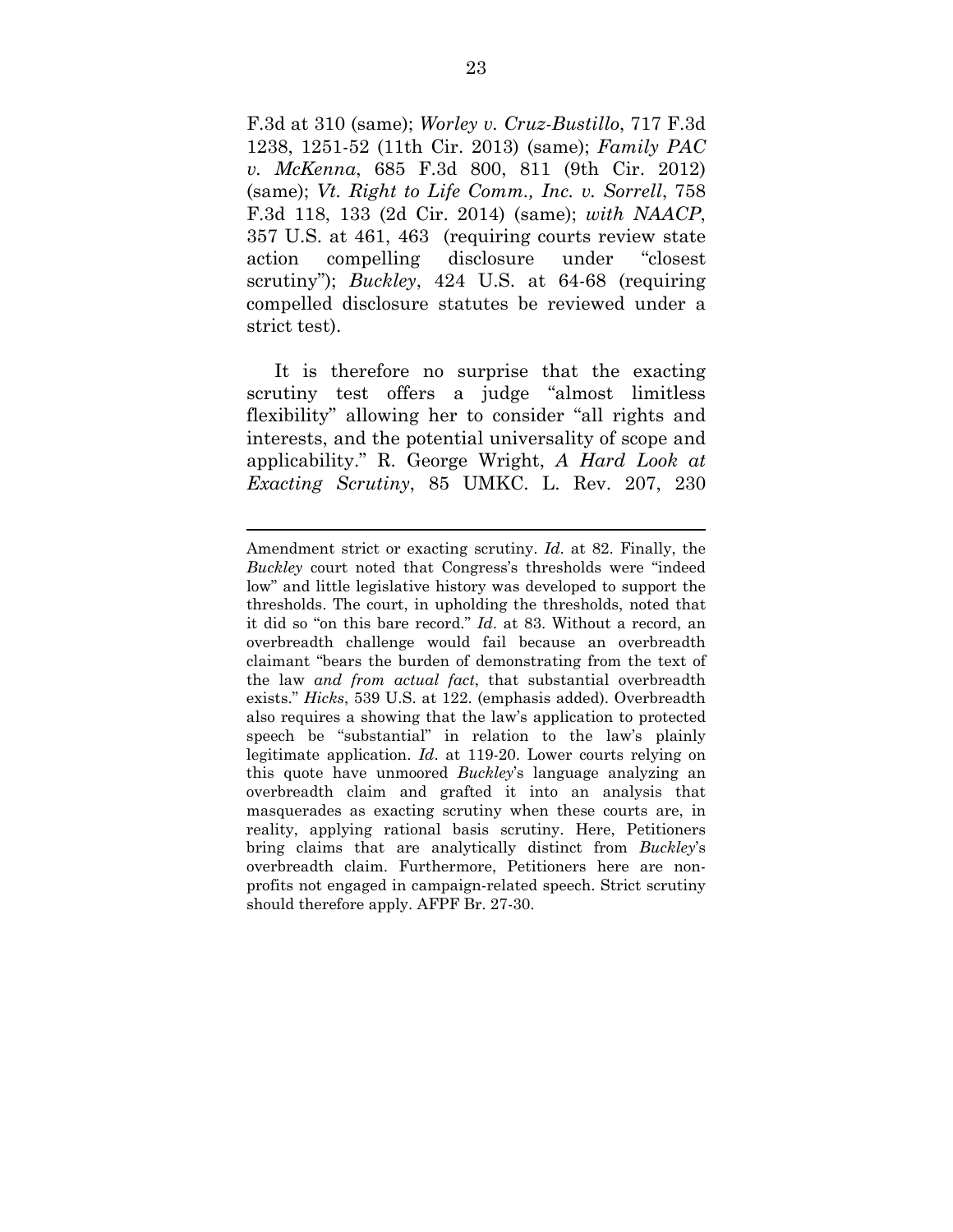(2016). The adaptability of exacting scrutiny "reduces it to almost limitless malleability." *Id*. at 230-31. Accordingly, exacting scrutiny "comes uncomfortably close" to granting judges the permission "to do the right or best thing." *Id*. at 231. That is not the appropriate scrutiny for statutes that infringe First Amendment rights. *See, e.g., Reed*, 576 U.S. at 155 (applying strict scrutiny to content-based law); *Ward v. Rock Against Racism*, 491 U.S. 781, 791 (1989) (content-neutral regulations must be narrowly tailored to serve a significant governmental interest and leave "ample alternative channels for communication of the information."); *McCutcheon*, 572 U.S. at 197 (contribution limits must serve a sufficiently important government interest and must be closely drawn "to avoid unnecessary abridgment of associational freedoms."). When it comes to Free Speech, the Constitution commands that the government permit "the widest room for discussion [and] the narrowest range for its restriction." *Thomas*, 323 U.S. at 530 (1945).

Because of the favorable standard of review, states have reacted to this Court's decisions in *Citizens United* and *McCutcheon* by enacting broad disclosure and registration regimes. *See generally* Jason Torchinsky and Ezra Reese, *State Legislative "Responses" To Citizens United: Five Years Later*, 66 Syracuse L. Rev. 273, 274 (2016) (observing that states have responded to *Citizens United* with, among other things, "expanded disclosure rules for entities that are not political committees."). These statutes impose low monetary thresholds to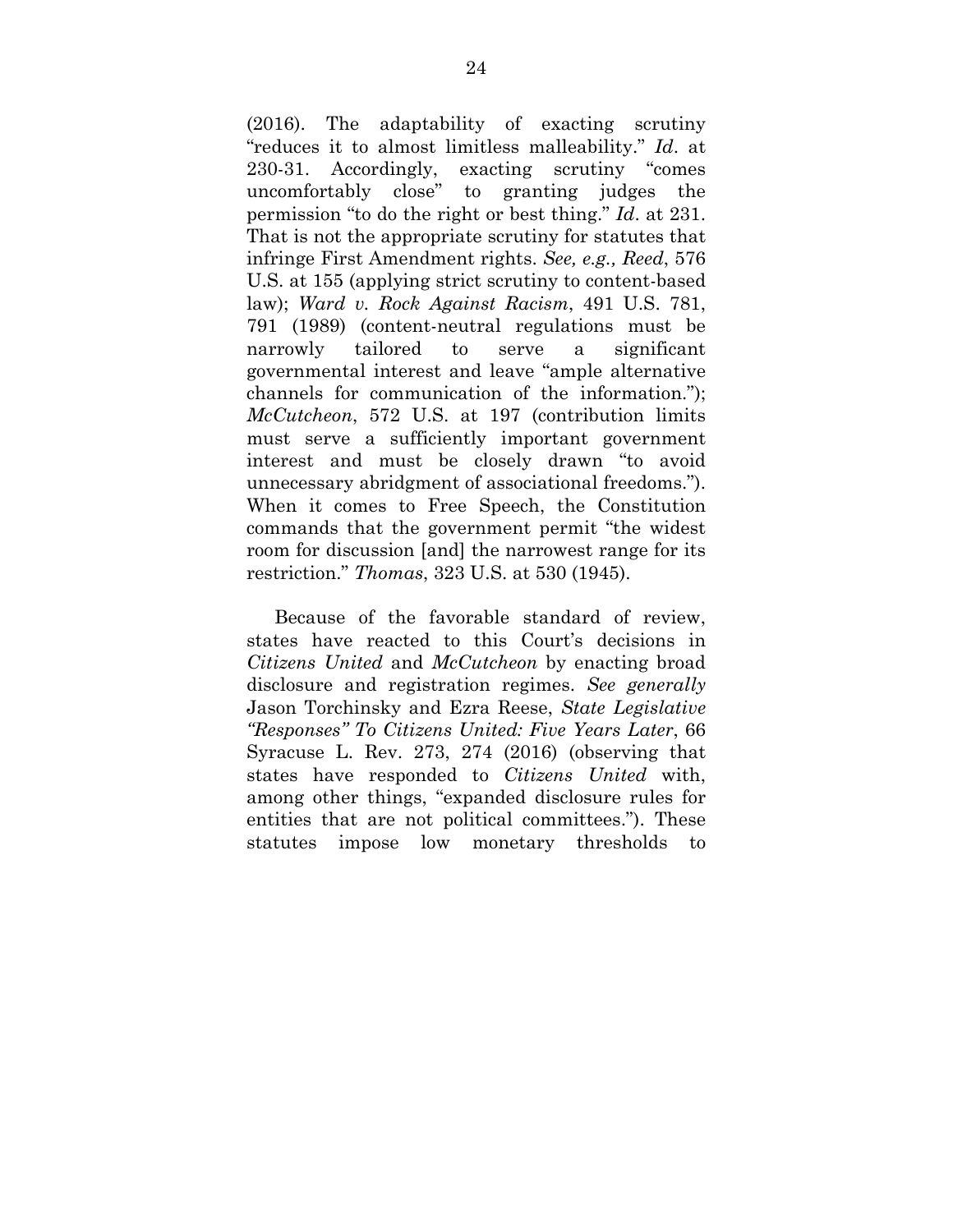disclosure.4 Now states are improperly applying them to non-profits for non-electioneering activity, as is the case with AFPF and TMLC. *See Del. Strong Families*, 793 F.3d at 308-09 (concluding disclosure requirements could reach a non-profit's neutral voter guide); *Citizens United v. Schneiderman*, 882 F.3d 374, 379 (2d Cir. 2018) (upholding statute requiring disclosure of donor data "*before* permitting such organizations to ask for money" in New York).5

For these states, disclosure has become a speaker's price of admission, not just into the coliseum of electoral politics, but into the broader marketplace of ideas.

## **IV. The Risks Of Disclosure In The Age Of The Internet Require Courts To Review Disclosure Statutes Under More Restrictive Means.**

In his concurring opinion in *Vieth v. Jubelirer*, Justice Kennedy recognized that the assistance of computer technology in redistricting was both a "threat and a promise." 541 U.S. 267, 312 (2004) (Kennedy, J., concurring). The same can be said of disclosure in the age of the Internet. It is because of these risks that the scrutiny applied to disclosure statutes must be higher.

<sup>4</sup> By the end of 2010, approximately 40 states required the disclosure of the name and address of those contributors who contributed \$100 *or less*. Bradley A. Smith, *In Defense of Political Anonymity*, at 4.

<sup>5</sup> Solicitation of donations is protected First Amendment speech requiring the state to use narrowly tailored means to restrict it. *Riley v. Nat'l Fed'n of Blind*, 487 U.S. 781, 788 (1988).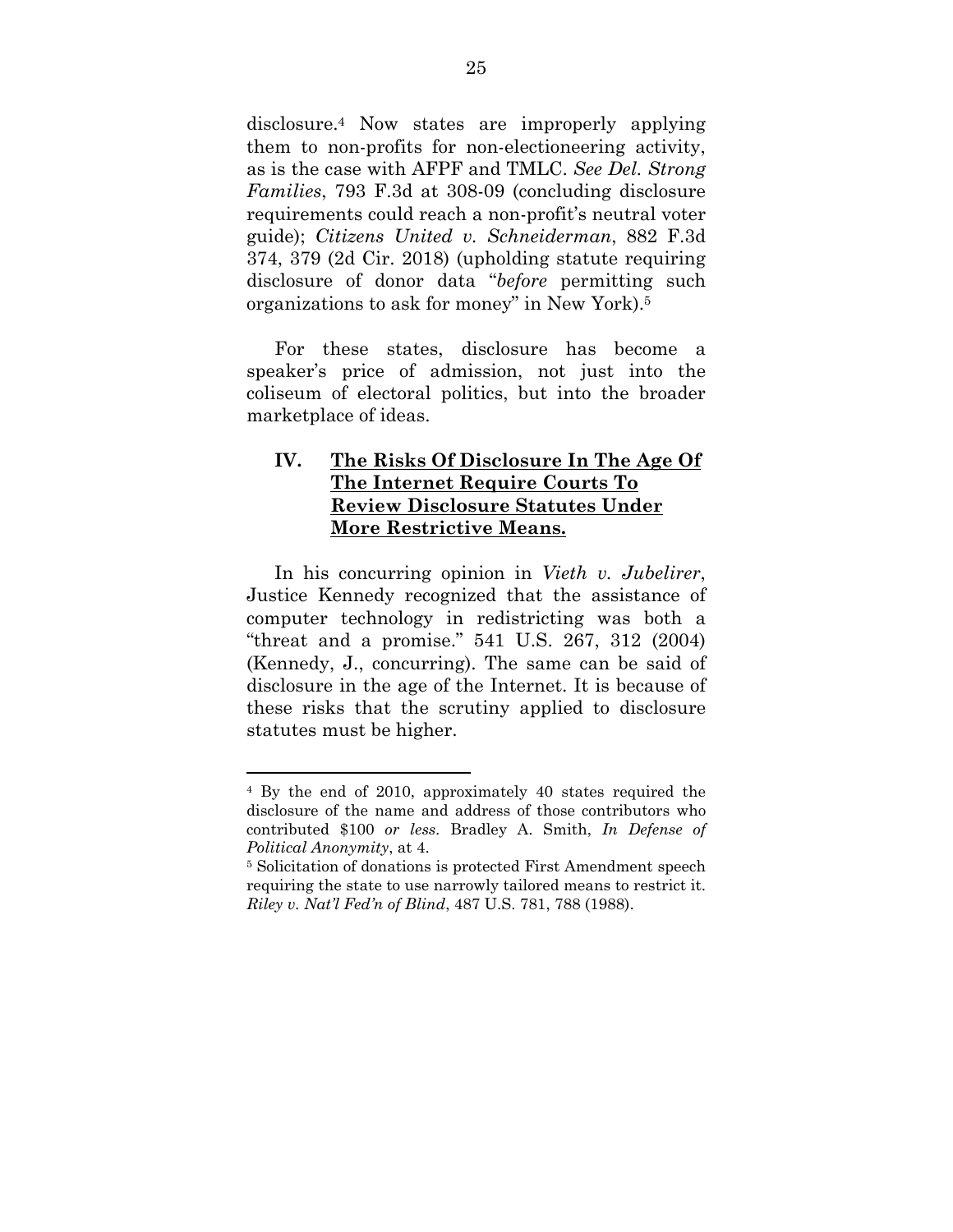#### **A. States That Promise To Keep Donor Information Confidential Frequently Fail To Do So.**

Even though California promises to maintain as confidential contributor name and address information, the risks of inadvertent disclosure remain high. As the evidence has shown in this case, TMLC Br. 14, AFPF Br. 9-10, and as AFPF noted, the NAACP has observed that providing California with confidential donor information is providing California with "a loaded gun that a future administrat[ion] (sic) might decide to fire." AFPF Br. 44. Disclosure that states promise to keep confidential do not always remain confidential, especially when motivated people try to obtain it. *See, e.g., Shelton*, 364 U.S. at 486, n.7. Substantial harm can come from such disclosure.

As amicus curiae Hispanic Leadership Fund noted in this case, government employees and contractors can make nefarious use of data that is protected as confidential. For example, the National Organization for Marriage's confidential contributor list that it filed with the IRS was disseminated "to a gay rights activist, who turned it over to the Human Rights Campaign (HRC), which in turn provided it to the Huffington Post." Hispanic Leadership Fund Amicus Br. 13-14 (Sept. 25, 2019). Although the IRS admitted error in releasing the information, the illegal release led to the resignation of a CEO of a prominent software company because of his contribution. *Id*.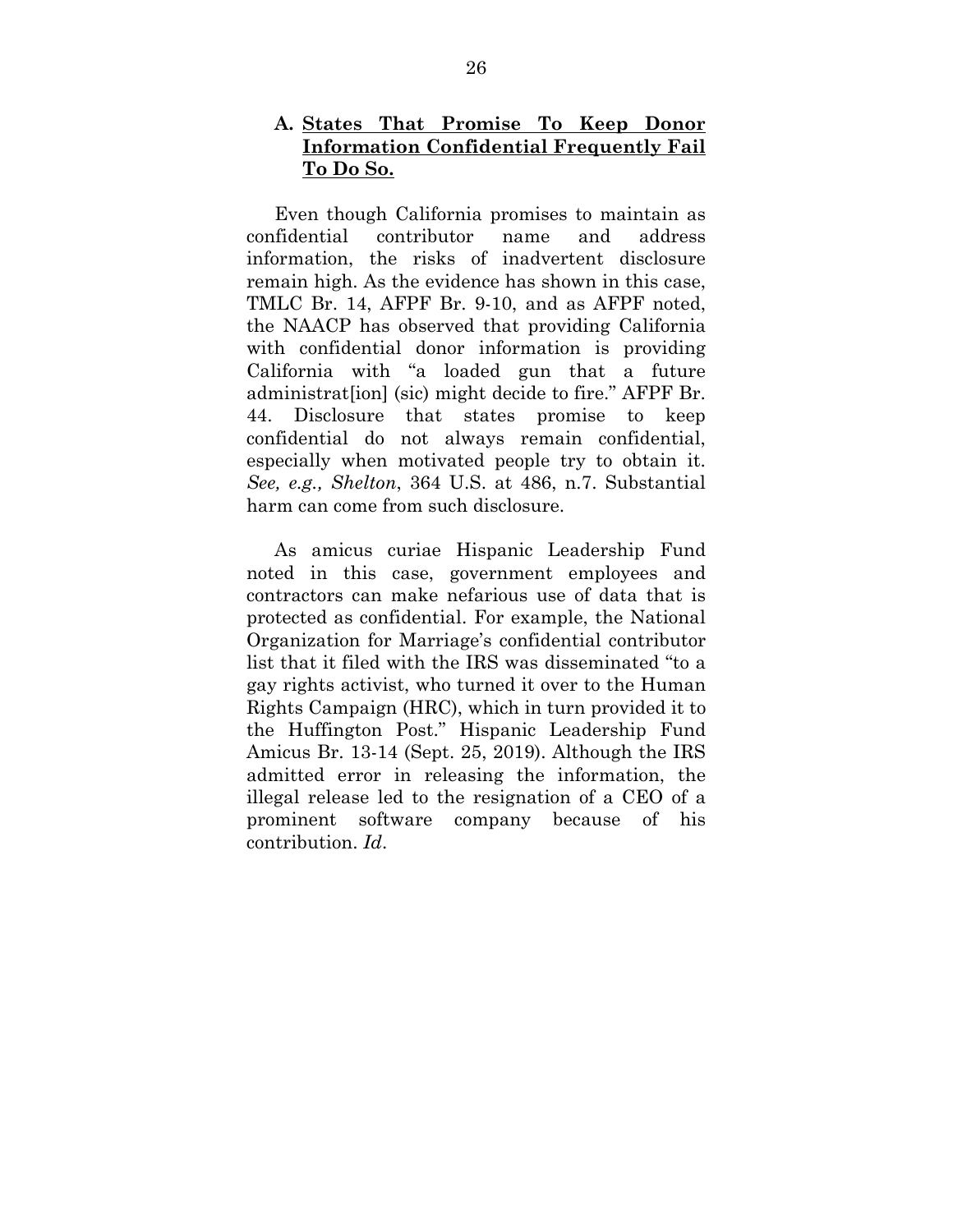Data may also be obtained through hacking or other unauthorized access. In 2018, a government computer containing the sensitive personal data of approximately 75,000 people was hacked. *Id*. at 14. The California Department of Insurance web server was also hacked, potentially revealing the social security numbers and addresses of approximately 24,450 people. *Id*. at 15. In 2019, an employee at Oregon's tax collection agency downloaded to their personal account the tax data, including social security numbers, of 36,000 people. *Id*. In late 2018, an independent contractor for the Missouri Department of Health and Senior Services obtained and retained the personal information of more than 10,000 people. *Id.* at 16. He stored this data including names, dates of birth, state identification numbers, and social security numbers—on an unprotected electronic file. *Id*. In early 2019, an employee at a California Veterans Affairs Medical Center stole health information on more than 1,000 patients. *Id*. This theft was only uncovered because the police stopped his vehicle and discovered that he had prescriptions and social security numbers belonging to fourteen patients. *Id*. When the police searched his computer, they found that he had private health information for 1,030 patients. *Id*. at 16-17.

Even if California were able to keep the donor name and address information confidential, the associational rights of donors are still chilled. *See, e.g., Shelton*, 364 U.S. at 486 (recognizing that even if public disclosure was prohibited, the burdens on associational rights would still be great); *see also Rumely*, 345 U.S. at 57 (Douglas, J., concurring)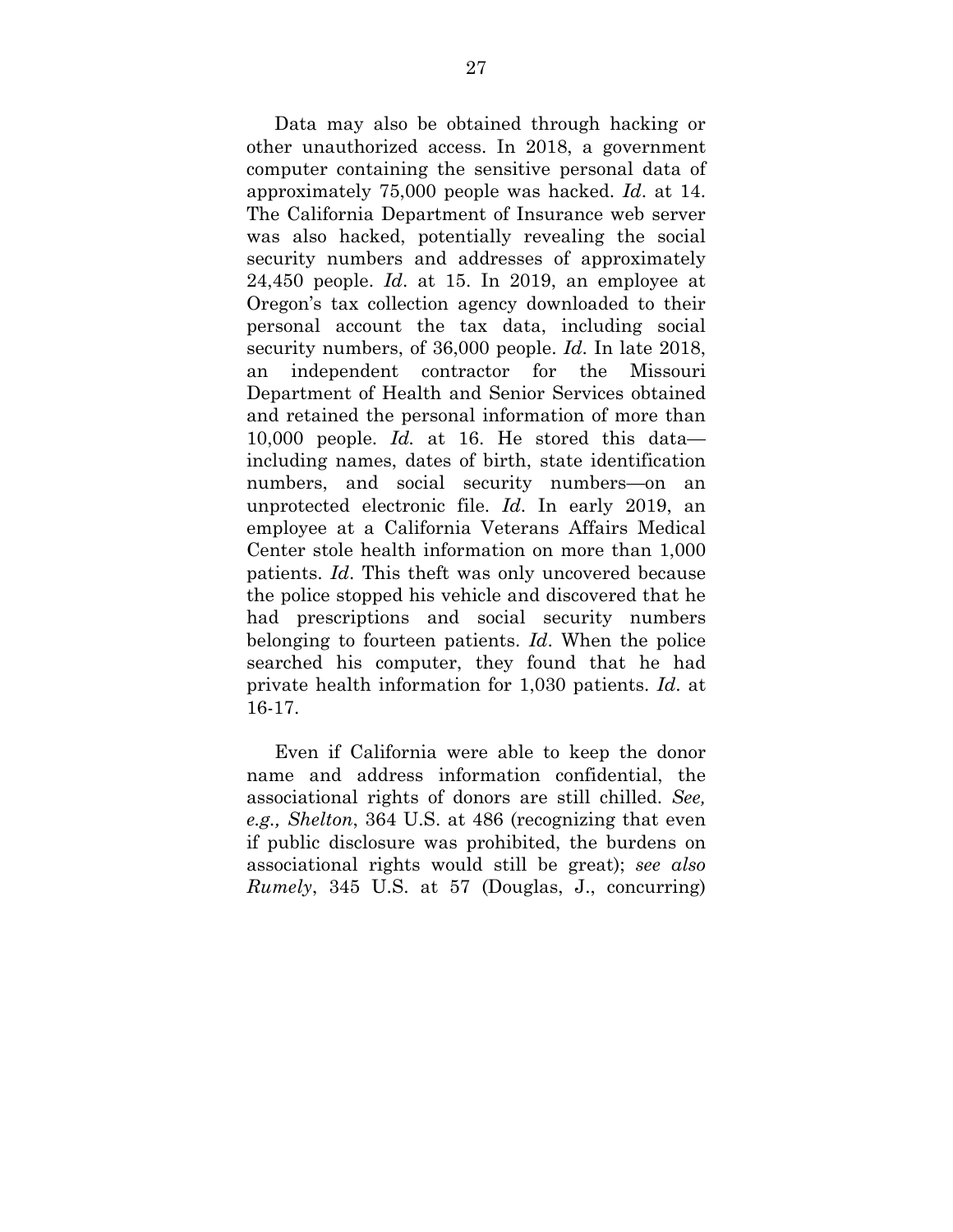(stating that disclosure to the government, combined with the government's subpoena power, could make individuals "fear to read what is unpopular, what the powers-that-be dislike."). But as both the record in this case and these other examples show, confidentiality in government filings is not guaranteed.

#### **B. The Internet Has Exacerbated The Harms To Disclosure**.

Public disclosure in the age of the Internet has only exacerbated the harms disclosure brings to an association.

When FECA was passed in the 1970s, one had to travel to the FEC's offices in Washington, D.C. in order to review disclosure reports. Once there, that intrepid individual was required to sort through the disclosure reports manually. Bradley A. Smith, *Doxing Trump Donors Is Just The Beginning, National Review*, (Aug. 9, 2019), https://www.nationalreview.com/2019/08/doxxingtrump-donors-is-just-the-beginning (last accessed Feb. 27, 2021). In the 1930s, disclosure reports were stored in a closet in the Capitol and "piled on the floor in no particular order." *See* Bradley A. Smith, *In Defense of Political Anonymity*, at 3.

When it comes to disclosure requirements, the proliferation of the Internet presents both a blessing and a curse. *See Citizens United v. FEC*, 558 U.S. 310, 481 (Thomas, J., dissenting) (observing that some opponents of California's Proposition 8 that amended California's Constitution to provide "that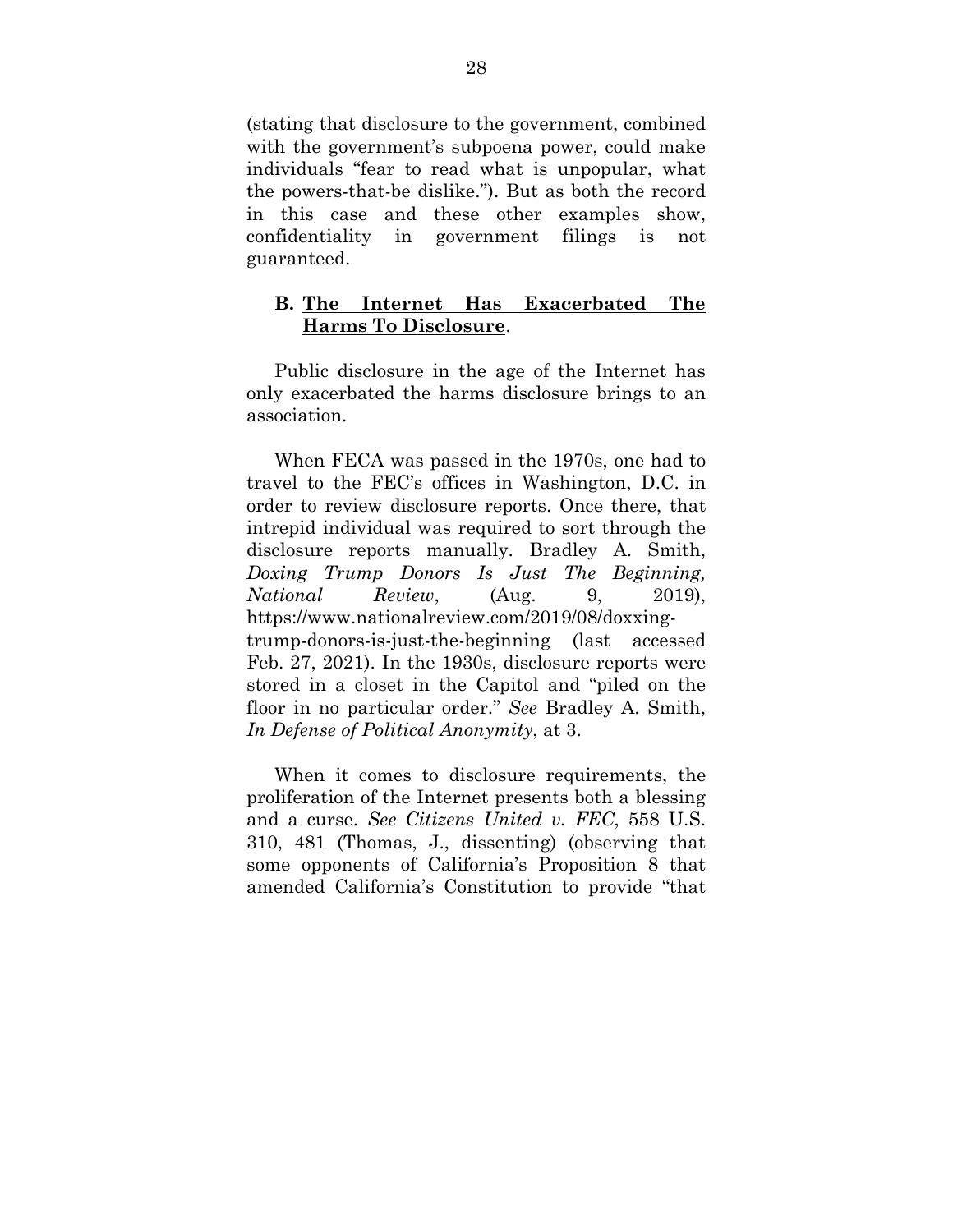only marriage between a man and a woman is valid or recognized in California" compiled campaign finance reports "and created Web sites with maps showing the locations of homes or businesses of Proposition 8 supporters."). In the wake of the Proposition 8 campaign, nonprofit groups formed with the plan to "confront donors to conservative groups, hoping to create a chilling effect that will dry up contributions." *Id.* at 482. The goal? To "go for the jugular" by pre-emptively striking potential contributors with warning letters saying that a contribution could subject the contributor to "a variety of potential dangers, including legal trouble, public exposure and watchdog groups digging through their lives." *Id*. at 482-83. *see also Shelton*, 364 U.S. at 486 n.7 (describing that the Capital Citizens Council was dedicated to obtaining disclosures "with a view to eliminating from the school system persons who supported organizations unpopular with the group, including the ACLU)").

Other Proposition 8 contributors were forced to resign from their jobs upon disclosure of their contributions. *Citizens United*, 558 U.S. at 482 (Thomas, J., dissenting). The director of the Los Angeles Film Festival contributed \$1,500 to Proposition 8 and was forced to resign when "opponents threatened to boycott and picket the next festival." *Id*. The long-time manager of a familyowned restaurant was forced to resign after her \$100 contribution was disclosed because "throngs of angry protesters repeatedly arrived at the restaurant and shouted 'shame on you' at customers." *Id*. (alterations omitted). On one occasion, the police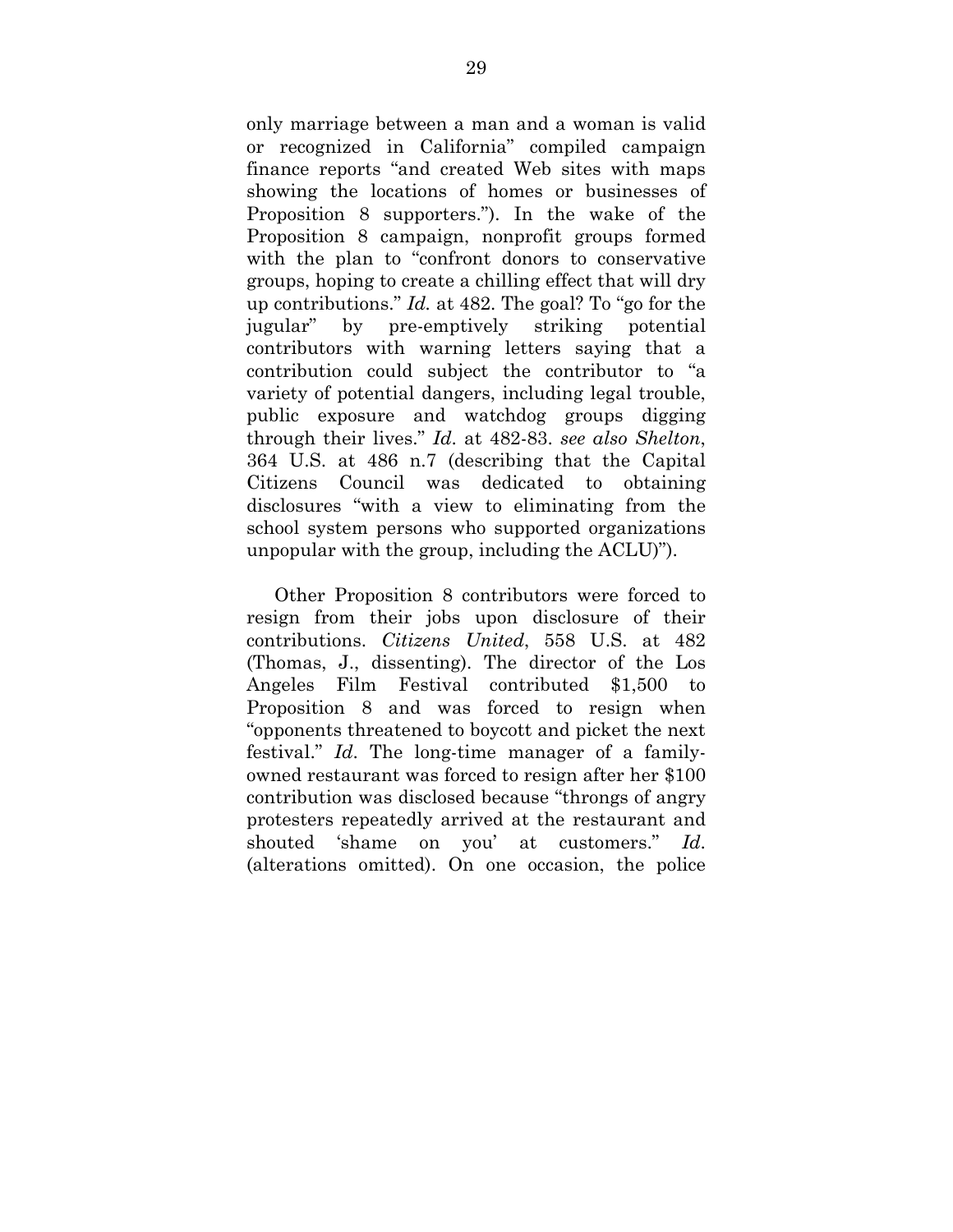were required to come to the restaurant in riot gear to quell a mob. *Id*.

Websites that aggregate contributor data have only since multiplied. The Huffington Post's Fundrace website compiles campaign finance data and links that data to Google Maps "so viewers can see who in their neighborhood has made political contributions." David M. Primo, *Full Disclosure: How Campaign Finance Disclosure Laws Fail To Inform Voters and Stifle Public Debate* at 6 (2011). The negative effects of this technology are not only a risk to supporters of controversial issues but also to supporters of major presidential candidates. For example, during the 2004 presidential campaign, a woman contributed \$500 to John Edwards' campaign. Because the contribution was greater than \$200, the campaign was required to disclose her employer. 52 U.S.C. §§ 30101(13)(A), 30104(b)(3)(A).

An organization called "Stop Huntington Animal Cruelty" wanted to put out of business "an animaltesting lab called Huntington Life Sciences" using any lawful or unlawful means. Primo, *supra*, at 7. The organization used campaign finance filings to search for the home addresses of anyone affiliated with the lab, which included the donor Gigi Brienza. Stop Huntington Animal Cruelty then published her address in a "list of 'targets'" which it posted "under the ominous heading 'Now you know where to find them.'" Primo, *supra*, at 7.

Employers have also used FEC data to influence hiring decisions. In 2008, the Department of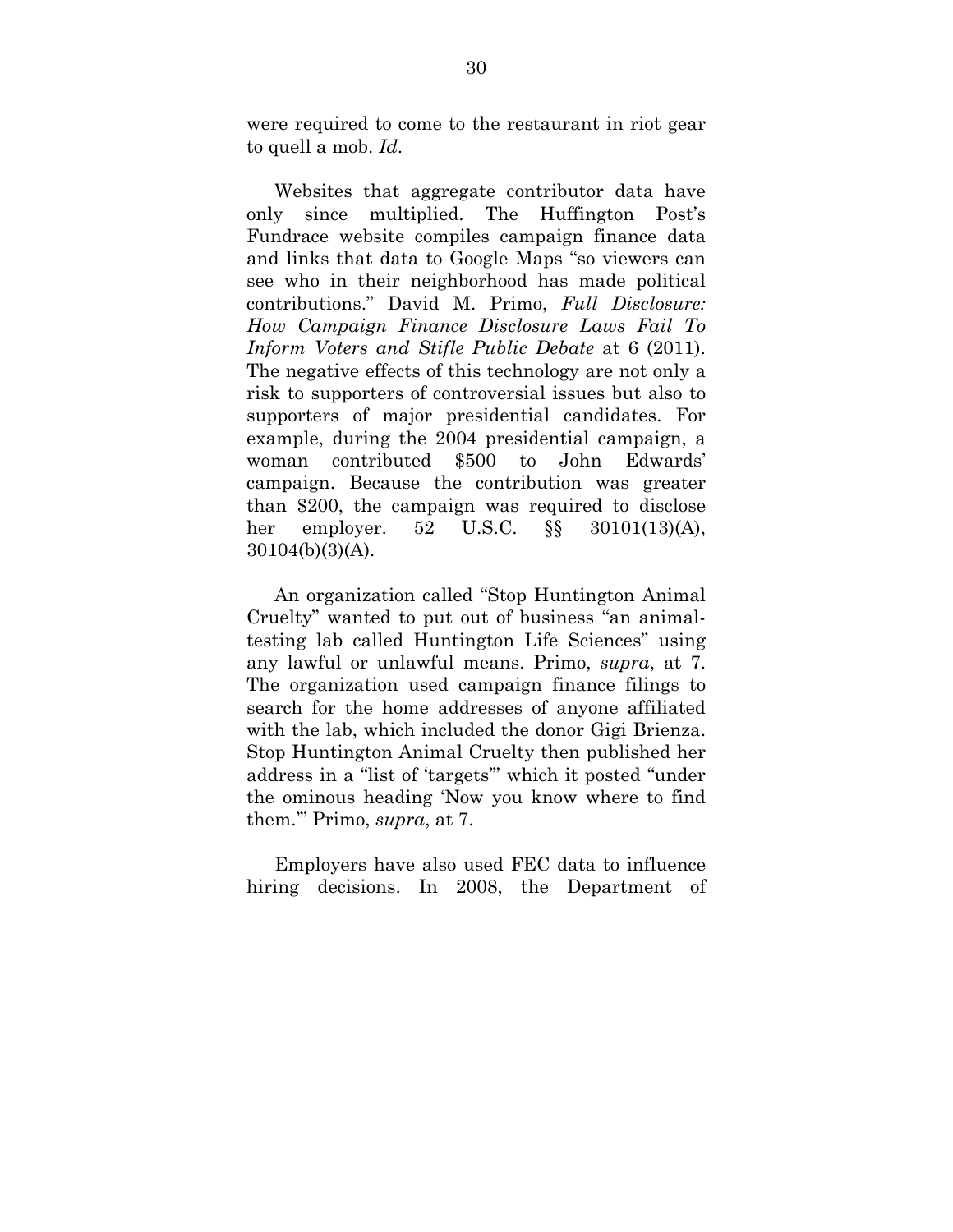Justice's Office of Inspector General released a report detailing that Office of Attorney General personnel, used campaign finance data when reviewing candidates for non-political career positions. *An Investigation of Allegations of Politicized Hiring by Monica Goodling and Other Staff in the Office of the Attorney General* at 22 (July 28, 2008), https://oig.justice.gov/sites/default/files/ legacy/special/s0807/final.pdf (last accessed Feb. 27, 2021). Some candidates for career positions were even asked about their history of political contributions. *Id*. at 59. Political contribution history was part of the "political screening process" for career immigration judges. *Id*. at 84, 103-04, 121, 137.

More recently, Congressman Joaquin Castro publicly identified the names, addresses, and employers of 44 residents of San Antonio, Texas who contributed the maximum allowable amount to President Donald Trump's reelection campaign. Joaquin Castro (@Castro4Congress), Twitter (Aug. 5, 2019, 11:13 PM), https://twitter.com/Castro4 Congress/status/1158576680182718464. In the body of the Tweet, Congressman Castro singled out the owner of Bill Miller's BBQ, the owner of Historic Pearl, and the real estate agent, Phyllis Browning. *Id*. Castro stated that the contributions of these contributors "are fueling a campaign of hate that labels Hispanic immigrants as 'invaders.'" *Id*. Congresswoman Rashida Tlaib defended Castro's tweet saying, "The public needs to know who funds racism." Maura Barrett and Ben Kamisar, *Joaquin Castro Defends Tweets Naming San Antonio Trump Donors*, NBC News (Aug. 6, 2019),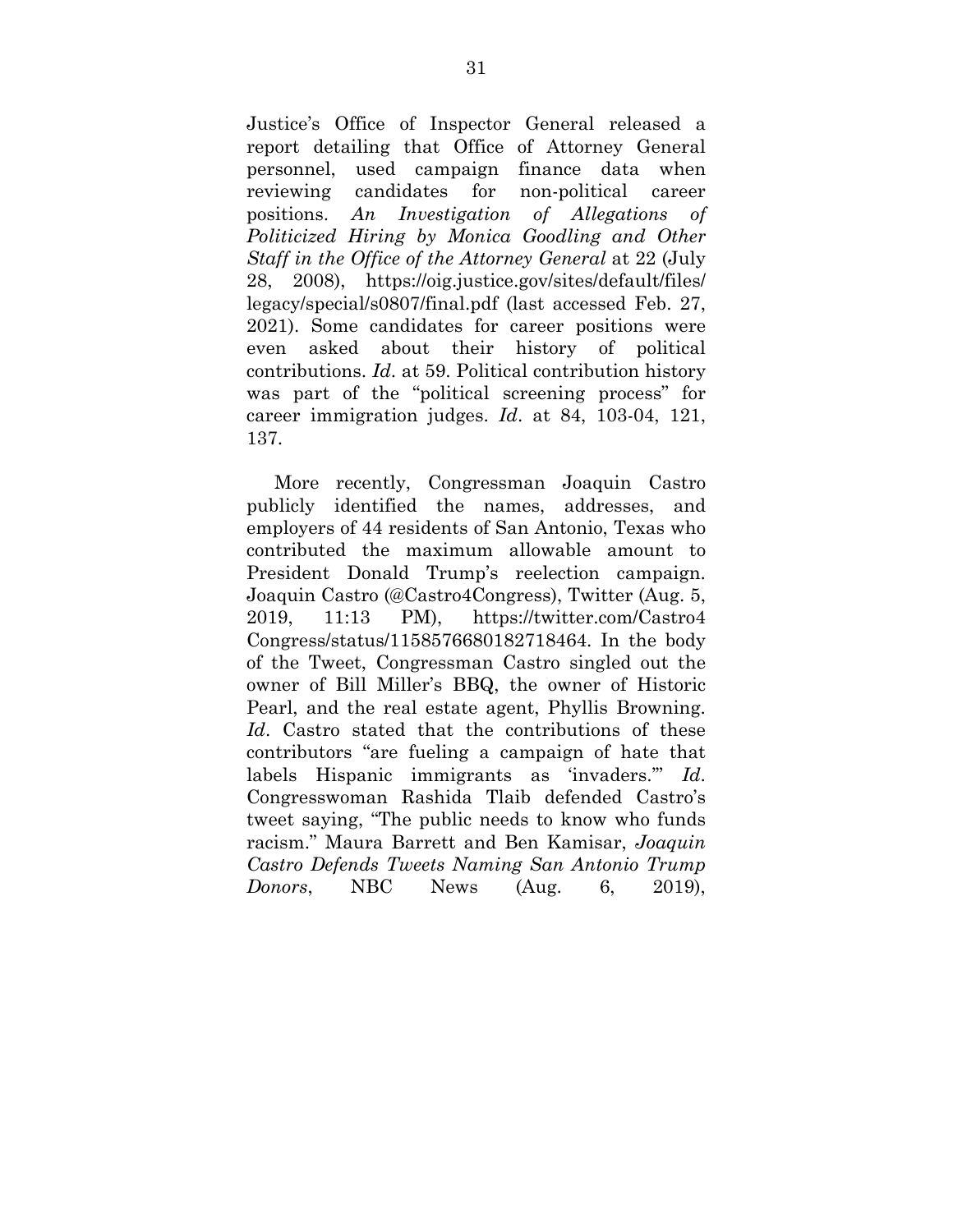https://www.nbcnews.com/politics/2020-election/ joaquin-castro-defends-tweets-naming-san-antoniotrump-donors-n1039846 (last accessed Feb. 27, 2021). *See Watkins*, 354 U.S. at 197, 199 n.32 (citing a report from the House Committee on Un-American Activities justifying the committee hearings, stating that while Congress could not prohibit people from believing in or teaching communism or fascism, it could "focus the spotlight of publicity on their activities."); *Shelton*, 364 U.S. at 486-87 and n. 7.

Within one week, the Bexar County Democratic Party was considering a resolution to boycott Bill Miller's BBQ. Ultimately, it tabled the resolution. David Martin Davies, *By Not Boycotting Bill Miller BBQ, Bexar County Democrats Earn Judge Wolff's Praise,* Texas Public Radio (Aug. 14, 2019), https://www.tpr.org/news/2019-08-14/by-notboycotting-bill-miller-bbq-bexar-county-democratsearn-judge-wolffs-praise (last accessed Feb. 27, 2021). Others were not so lucky. Within approximately 48 hours of Congressman Castro's Tweet, Justin Herricks, President and CEO of Precision Pipe Rentals, had received 25 calls to his business from people "who wanted to tell him he was a white supremacist for donating money to President Trump." Kate Rogers and Annie Karni, *Trump's Opponents Want to Name His Big Donors. His Supporters Say Its Harassment*, N.Y. Times (Aug. 8, 2019), https://www.nytimes.com/2019/08/08/us/ politics/ trump-donors-joaquin-castro.html (last accessed Feb. 27, 2021). Mr. Herricks also received calls stating that the caller wanted to use his company, "but we found out you're a racist." *Id*. The caller continued, "We hope that you burn in hell and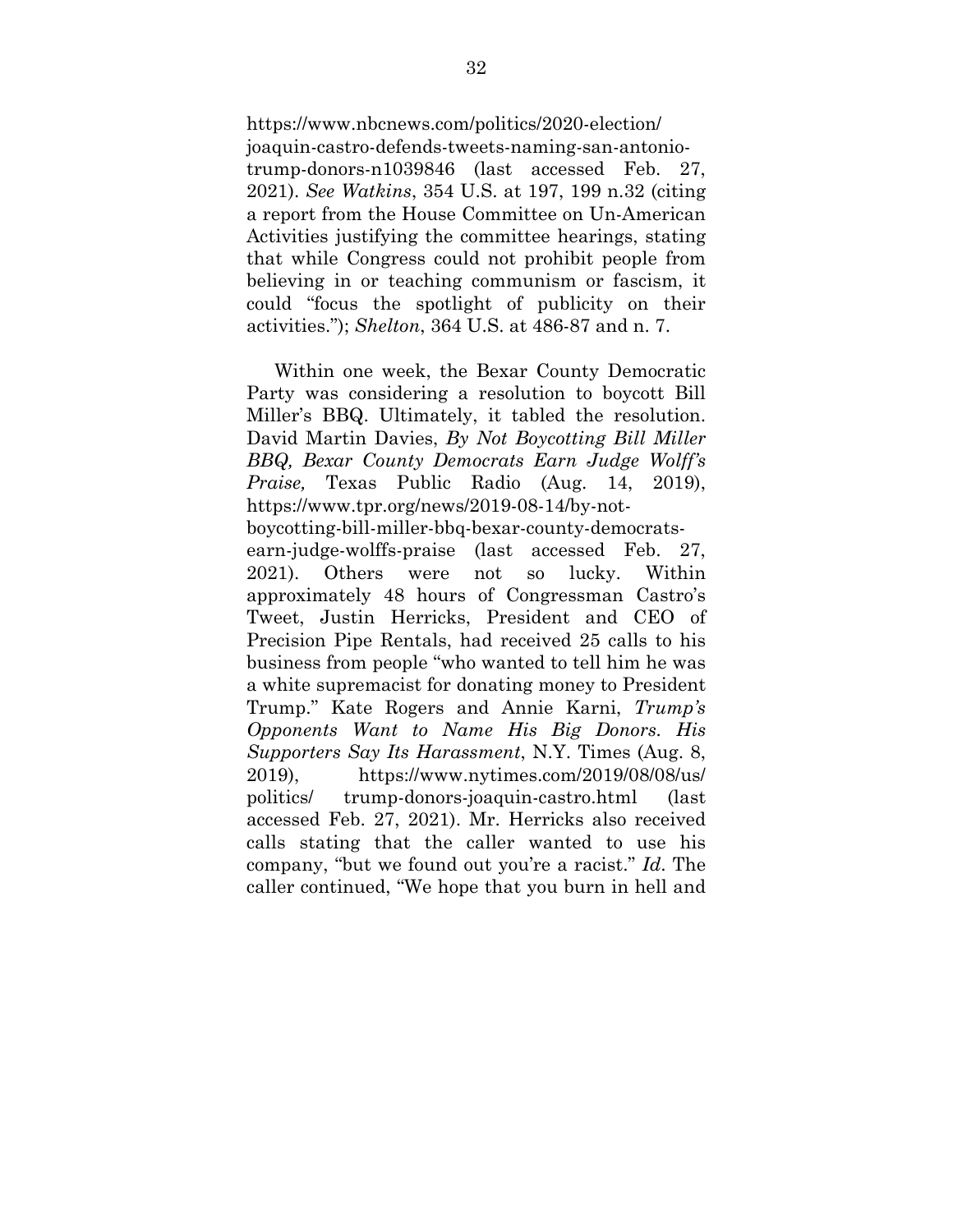your business will go with you." *Id*. Worse still, one of the Trump donors that Castro identified received the wrath of one caller who intentionally spammed the voicemail box of the donor with the following message:

> I think you're a scumbag and I f\*\*\*ing despise everything you stand for … That's why I'm calling you and filling your voicemail with a bunch of bullsh\*t. So, enjoy that. **I will make sure to post this number and extension all over the Internet**.

#### Bradley A. Smith, *Doxing Trump Donors Is Just The Beginning*, *supra* at 27.

Elected officials have also misused campaign finance reports. Disclosure reports "make[] it easier to see who has not done his bit for the incumbents, so that arms may be twisted and pockets tapped." *Majors v. Abell*, 361 F.3d 349, 356 (7th Cir. 2004) (Easterbrook, J., *dubitante*). Between 1995 and 2006, congressional and senate Republicans executed the infamous "K Street Project" and used disclosure reports to "compile a list of the 400 largest political action committees and their giving patterns." Bradley A. Smith, *In Defense of Political Anonymity*, City Journal at 5. Republican leaders then informed lobbyists that, based upon their contribution patterns, they were categorized as either friendly or unfriendly. *Id*. The idea behind the project was to "pressure the business community into hiring GOP lobbyists, supporting GOP causes, and giving money to GOP candidates." Kimberley A. Strassel, *The K*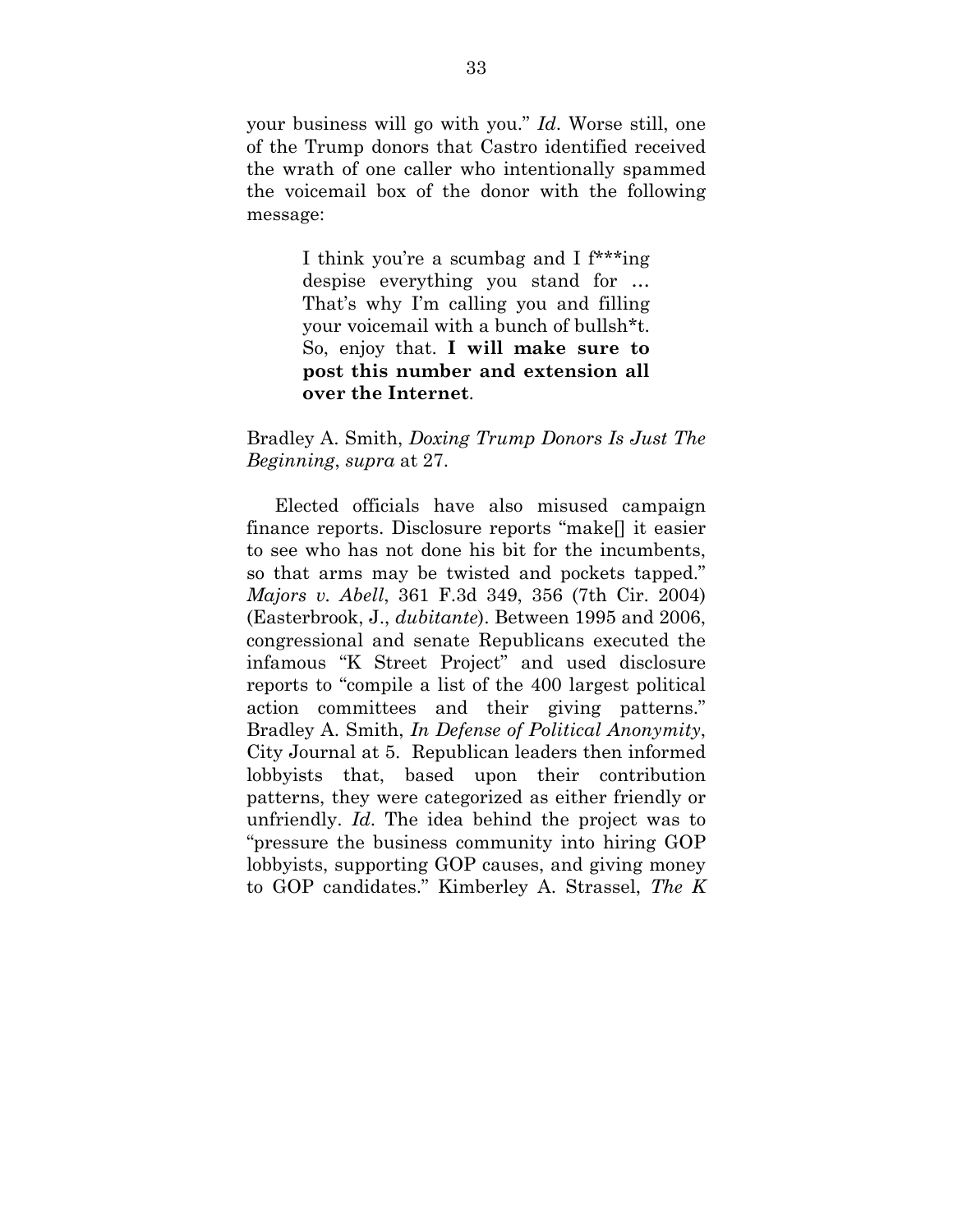*Street Project, Part Blue*, Wall Street Journal (July 25, 2008), https://www.wsj.com/articles/SB1216941 53870182785 (last accessed Feb. 27, 2021) Then, once the Democrats retook the House of Representatives after the 2006 elections, the "Democrats quickly put out the word that 'if you have an issue on trade, taxes, or regulation, you'd better be a donor and you'd better not be part of any effort to run ads against our freshmen incumbents.'" Bradley A. Smith, *In Defense of Political Anonymity* at 5. Some elected officials are quite candid about this attitude. Recently, Mick Mulvaney explained that, when he was a congressman representing South Carolina, "[i]f you were a lobbyist who never gave us money, I didn't talk to you. If you were a lobbyist who gave us money, I might talk to you." Renae Merle, *Mulvaney Discloses 'Hierarchy' For Meeting Lobbyists, Saying Some Would Be Seen Only If They Paid*, Washington Post (April 25, 2018), https://www.washingtonpost.com/news/business/wp/ 2018/04/25/mick-mulvaney-faces-backlash-aftertelling-bankers-if-you-were-a-lobbyist-who-nevergave-us-money-i-didnt-talk-to-you (last accessed Feb. 27, 2021).

For the past 17 years, the Internet has shown that the harms that flow from compelled disclosure are exacerbated and unpredictable. To protect against these harms, compelled disclosure statutes, whether public or to state government officials alone, should be subject to strict scrutiny. AFPF Br. 27-30; TMLC Br. 26. But, if this Court decides to apply exacting scrutiny, then it should apply the "closest scrutiny" form of exacting scrutiny.